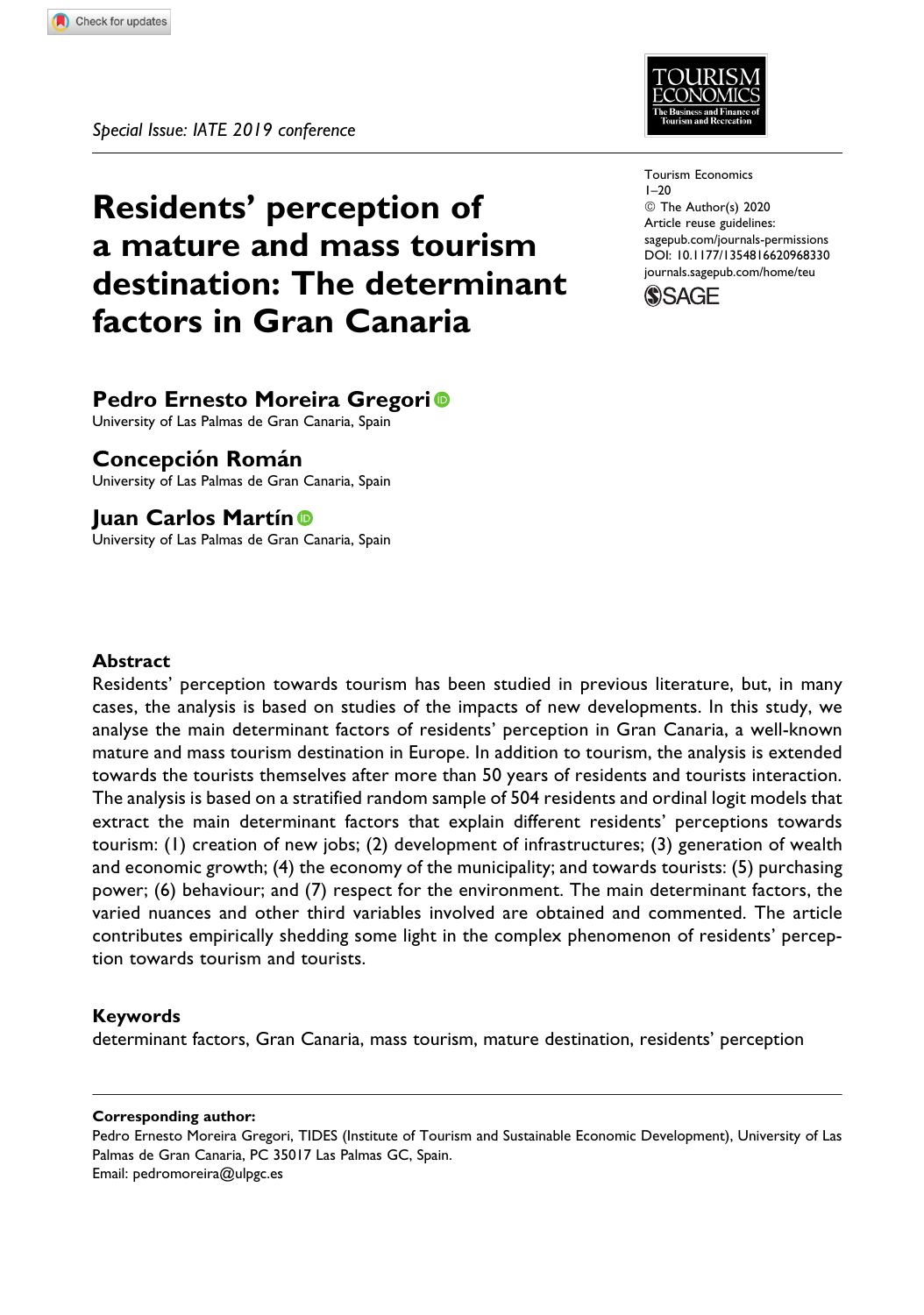# **Introduction**

The intrinsic difficulty raised in the studies on the social perception of tourism has been pointed out by several authors. The approach by Monterrubio (2008) emphasizes the need for more comparative studies that should consider the different contexts and realities. At a theoretical level, the author highlights the lack of standard measurements and methodologies that impede obtaining conclusions and generalized results. These difficulties might be causing, in many occasions, that published studies obtain opposite conclusions on similar situations. Similarly, Sharpley (2014) also concludes that the lack of consensus regarding measures and methodologies and the enormous diversity of contexts and destinations hinder the basis for the analysis of real case studies. The establishment of a general model of study or planning methodology becomes utopic and quinmerac.

However, the social exchange theory (SET) is emerging as the most commonly accepted theory. Nunkoo et al. (2013) argue that SET is used by the 56.3% of the theoretical publications that analyse the residents' perception towards tourism. Ap (1992) is one of the first authors employing SET, emphasizing as unit of analysis the relation of exchange itself and the processes involved. The perceptions of the residents would be influenced by the perceived positive and negative impacts, existing a rational evaluation of the advantages and disadvantages of such an exchange (Andereck et al., 2005).

In the context of this exchange, different figures occur in the residents' imaginary regarding the tolerance threshold for the load-carrying capacity of the destination. Doxey (1975) proposes the index of tourist irritation or 'Irridex Model' to measure such threshold. The author relates different stages of tourist development that are characterized by phases of euphoria, apathy, annoyance and antagonism. In addition, Dogan (1989) analyses the strategies of residents on tourism development as resistance, retraction, maintenance of limits, revitalization and adoption. While Ap and Crompton (1993) raised four consecutive phases: adoption, tolerance, adjustment and withdrawal. Regarding the typology of residents apropos the position towards tourism, Davis et al. (1988) propose five different types: (1) those who hate tourism; (2) those who love it; (3) the romantic cautious ones; (4) the intermediates; and (5) those who love it for some motive or reason.

Albeit there are a number of studies on residents' perception of tourism, there is still scarce information regarding the mass and mature tourist destinations as well as the residents' perception on some traits of tourists themselves. For example, although it is true that the literature of residents' perception towards tourism is not scant, the topic has been mainly studied on the economic and environmental impacts, and much less is known on the perception towards the tourists themselves. Filling this knowledge gap is pertinent, especially in these turbulent moments in which some tourism-phobia movements are appearing in some mass tourist destinations. For this reason, our analysis establishes the main determinants of residents' perception towards the tourists' purchasing power, general behaviour and respect for the environment. This can be considered one of the novel features of the study.

From the managerial perspective, a better understanding of the determinant factors that affect the residents' perception in Gran Canaria is also very valuable. Different stakeholders and policy makers can also use the obtained results in order to develop a set of well-adjusted measures that enhance a more aligned residents' perception towards tourism.

Thus, the objective of this study is to shed some light on this complex phenomenon by obtaining the main determinant factors of residents' perception towards tourism and tourists themselves in the island of Gran Canaria (Spain): one well-known mass and mature international tourist destination in the world. The analysis is based on ordinal logit models estimations from the data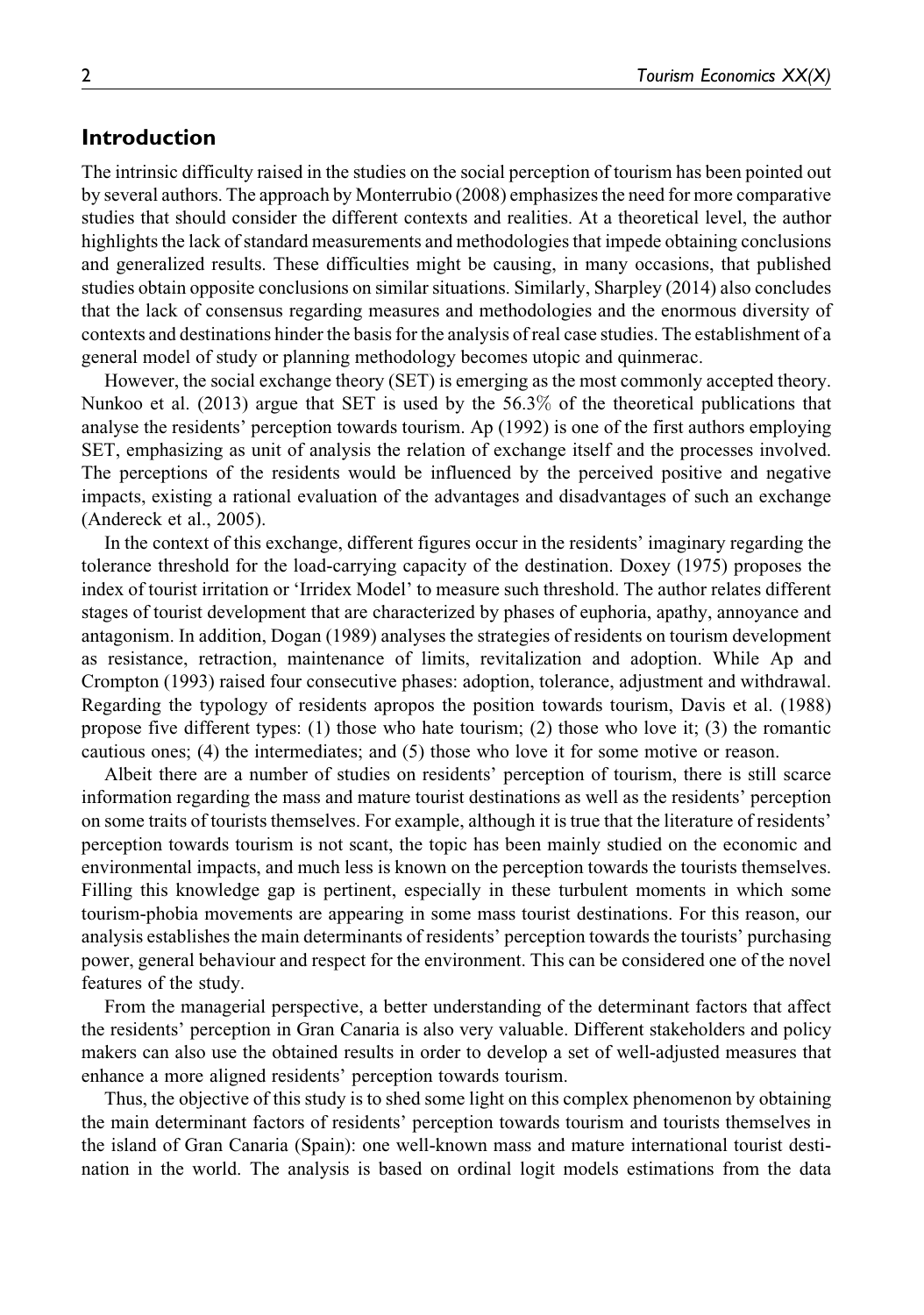provided by a survey aimed at residents in Gran Canaria. Concretely, there are seven different models (four for tourism and three for tourists) that obtain the main determinant factors of the residents' perception regarding: (1) creation of new jobs; (2) development of infrastructures; (3) generation of wealth and economic growth; (4) the economy of the municipality; (5) tourists' purchasing power; (6) tourists' behaviour; and (7) tourists' respect for the environment.

### **Literature review**

We start with a detailed overview of the 'thematic reviews' that have been published, and that we consider to be the most classic and pioneering in the framework of studies that analyse the residents' perception on tourism and its effects on the destination. Monterrubio (2008) cites Doxey (1975) as one of the first theoretical contributions in the analysis of residents' perception towards tourism with the development of the tourist irritation index model or 'Irridex Model'. The model recognizes the unfavourable impacts that tourism development could cause in the destination community. The tourism development consists of four stages that would explain the responses of the host communities: euphoria, apathy, annoyance and antagonism. Such irritation would be determined according to the degree of incompatibility between the interests of residents and tourists.

Secondly, the model by Dogan (1989) proposes various attitudinal strategies of residents facing the effects of tourism: resistance, withdrawal, maintenance of limits, revitalization and adoption. The author suggests that if tourism does not become an integral part of the host community's socioeconomic life, the response is likely to be one of resistance. For the Ap and Crompton (1993) models, the reaction of residents to tourism could be considered as a continuum integrated by four strategies: adoption, tolerance, adjustment and withdrawal.

Other some general theories are relevant and are cited as explanatory of the phenomenon, mainly the SET and that of social representations. Within a tourism framework, SET postulates that individual's attitudes towards tourism would be influenced by their evaluation of impacts on the community (Andereck et al., 2005). Therefore, within the framework of the exchange between residents and visitors, the costs and benefits generated would be rationally evaluated. On the other hand, the theory of social representations focuses on how to understand qualitatively the representation made by the host community residents of the interactions between the community and the tourists that guide the actions and decisions to be made (Fredline and Faulkner, 2000; Pearce et al., 1996).

Three additional 'thematic reviews' serve to highlight some theoretical attempts that have not been common in the topic, the type of research conducted and the necessity of extending conceptually the SET approach. First, Harrill (2004) reviews the studies on residents' attitudes towards tourism and classifies them according to socio-economic factors, spatial factors, economic dependency, measurement of resident typologies, residents' attitudes about tourism development and theoretical aspects such as community attachment, the aforementioned SET and the growth machine theory. The author highlights the categories provided by Davis et al. (1988) who classify residents in a wide range that runs from those who 'hate tourism' to those who 'love it'. Harrill (2004) develops the theoretical perspectives on community attachment by citing Mccool and Martin (1994) who define it as the type of integration, participation and intensity of the feeling of integration in community life. On the other hand, the growth machine theory focuses on the interests and alliances that emerge in support of urban growth: particularly useful for understanding the differences of opinion of residents and local elites regarding urban development.

Second, Nunkoo et al. (2013) provide an analysis based on the content analysis methodology of 140 articles published from 1984 to 2010. The authors point out that most of the research is quantitative in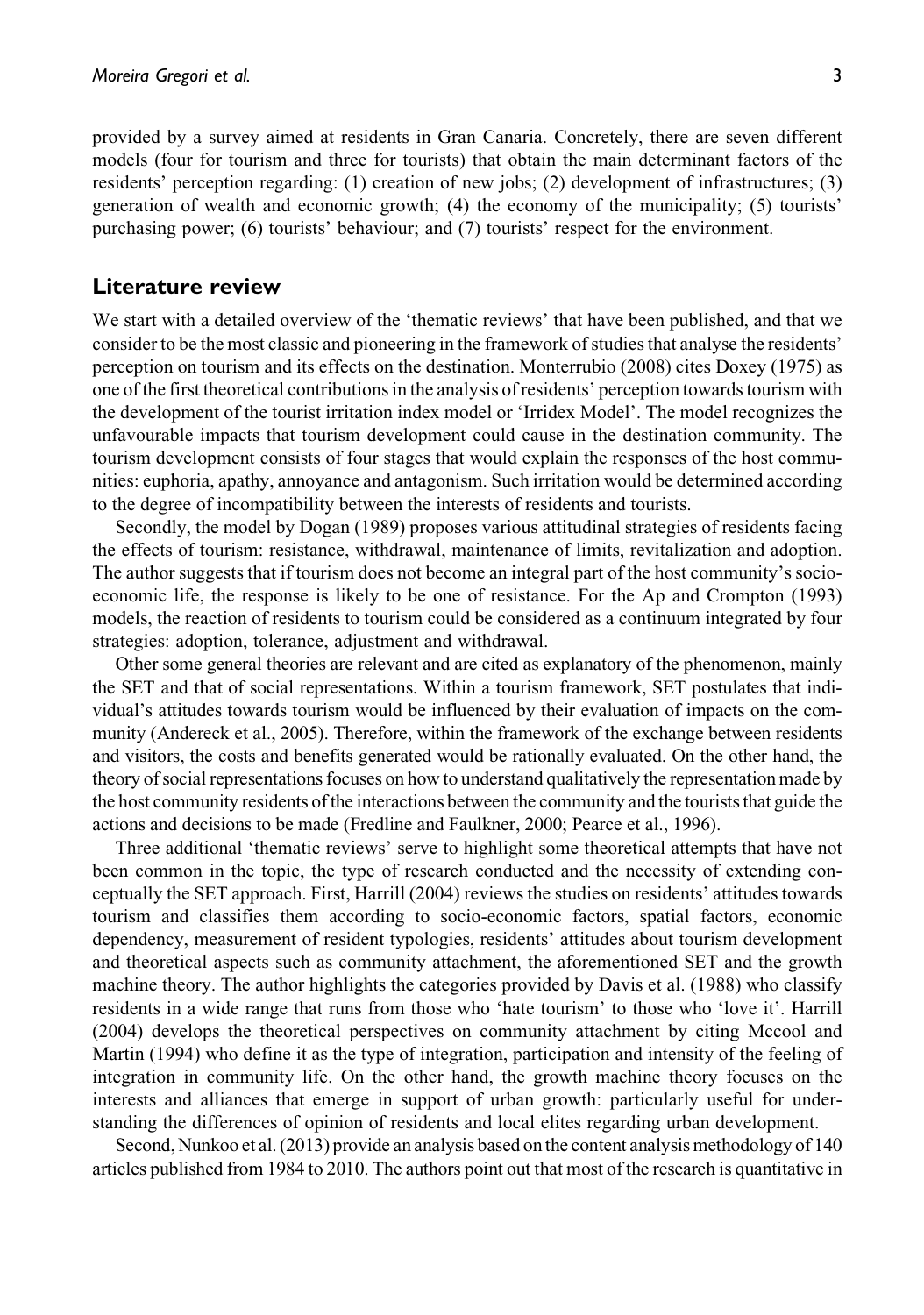nature, with mixed methods approaches, and that review articles are not frequent. Interestingly, they conclude that most of the studies have an atheoretical nature. Of the theoretical articles, the great majority applied, in order of importance: SET and the positivist paradigm, the life cycle of tourist destination and the Irridex Model. They also point out that several new theories have recently emerged in research, and that the combination of quantitative and qualitative methods is likely to optimize the rigour of studies, and, consequently, it offers new perspectives and advances in the area.

And more recently, Sharpley (2014) aligns with one of the criticisms that is usually made of SET as a conceptual framework, as, in reality, the perceptions are configured within a broader sociocultural and historical framework. Thus, the focus on a particular form of social exchange tends to ignore the broader and more diverse sociocultural context within the exchange occurs. The author considers that it is important not to exclude tourists from the equation, who also have opinions, perceptions and expectations that would in turn condition the opinions and attitudes of the residents.

Nowadays, tourism is becoming a global occurrence in the world as tourists are travelling to more destinations more frequently. The phenomenon is partly due to technological advances and the rise of low-cost airlines. Thus, travel flows around the world have greatly increased, and tourism boom has put the focus on the negative externalities of overcrowding and 'overtourism'. According to Dodds and Butler (2019), overtourism is 'a new term for an old problem', associated to an excessive number of tourists which causes all kinds of negative effects in the destination community. Overtourism has especially affected certain urban centres in some iconic destinations such as Venice, Barcelona, Rome, Dubrovnik, Berlin or Prague that have assisted to significant residents' protest demonstrations. Capocchi et al. (2019) affirm that overtourism is a complex phenomenon on which there is no general consensus regarding the thematic approach, origin, characteristics, scope or the appropriate measures to counteract its negative effects.

We end this section with two recent empirical studies on the topic. Li et al. (2019) analysed 63 destinations in China and concluded that the residents showed mostly positive attitudes towards tourism development. The main reasons cited for the positive perception are that it facilitates local economic development, promotes the protection of culture as well as the construction of infrastructure. The evaluation of economic improvement was enough to outweigh the environmental deterioration. The authors also observed that as tourism development is more consolidated, some negative effects, like, for example, environmental deterioration, social conflicts and a higher cost of living, began to be more clearly perceived.

And finally, Robinson et al. (2019) remarked that environmental protection and active planning participation are important areas that need to be taken into account when the topic is analysed. The authors conclude that residents' perceptions of environmental deterioration reduce support for tourism development; 50% of the respondents perceived that tourism was the main cause of marine degradation and could also exacerbate community conflicts that lead to less social cohesion. Support for tourism development was greater among those surveyed who actively participated in the planning process.

# **Methodology for the analysis of ordered responses**

Ordinal models are regression models that are used in cases where the dependent variable acquires an orderly manner and with different categories. The ordinal logit model used in the study has the form of latent regression

$$
Y* = \beta' X + \varepsilon
$$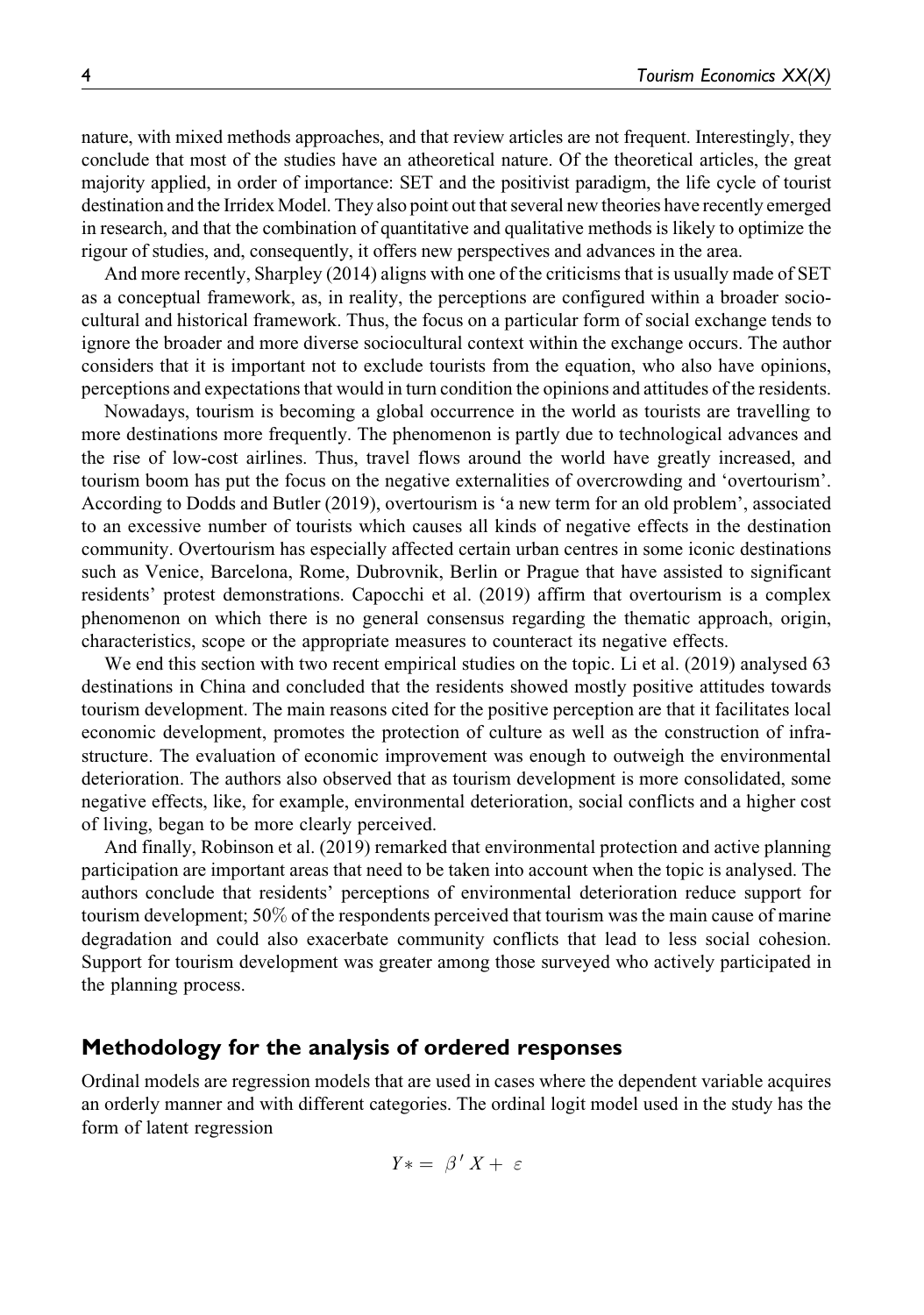$Y*$  is the dependent and latent variable that is not directly observed.  $\beta'X$  is the measurable part that is represented as a linear combination of unknown parameters and explanatory attributes or explanatory variables (determinant factors) and  $\varepsilon$  is the random error that follows a logistic distribution in this case. The dependent variable is measured by a set of indicators in the following way

$$
Y = 0 \text{ if } -\infty < Y * \le \mu_0 \text{ with } \mu_0 = 0
$$
\n
$$
Y = 1 \text{ if } \mu_0 < Y * \le \mu_1
$$
\n
$$
Y = 2 \text{ if } \mu_1 < Y * \le \mu_2
$$
\n
$$
Y = 3 \text{ if } \mu_2 < Y * \le \mu_3
$$
\n
$$
Y = 4 \text{ if } \mu_3 < Y * \le \mu_4 = +\infty
$$

 $\mu_j$  forms a set of unknown parameters to be estimated that indicates the limits of each category. It should be noted that for this model the recoding begins at 0 in order to identify all the parameters of the threshold values. Through these hypotheses, the ordinal logit model allows us to estimate the unknown parameters  $\beta$  and the threshold values that define the categories  $\mu_j$  as well as the probability of belonging to the different categories for each respondent. In relation to the interpretation of the parameters, it is noted here that if  $\beta$  is estimated with positive sign, it means that the probability of being in the higher category is higher, meanwhile the probability of being in the lower category is lower. The opposite logic occurs if  $\beta$  is estimated with a negative sign.

Ordinal models were introduced by Mckelvey and Zavoina (1975), developing similar assumptions to linear models that are better suited when the observed dependent variable is ordinal. These models represent an extension of the probit dichotomous model and assume in turn that the ordinal nature of the dependent variable is due to methodological limitations of the data collection. The model assumes a linear effect of each independent variable as well as a series of break points or rupture between the categories of the dependent variable. A more up-to-date theoretical–practical guide to ordinal logit models can be consulted in Greene and Hensher (2010). In this guide, the authors propose models of ordered choice through a methodology that allows to explain the influences in the choice made between a set of ordered alternatives. The methods have evolved into a considerable level of sophistication that allows a great heterogeneity in the parameters of the thresholds, in the explanatory variables and in the decomposition of the residual variance.

In our case, in order to analyse the main determinant factors that explain different residents' perceptions towards tourism, seven different ordinal logit models have been estimated: four models that analyse the perception on economic impacts (creation of new jobs, development of infrastructures, generation of wealth and economic growth and the economy of the municipality) and three models that analyse the perception on individual tourists' traits (the purchasing power, behaviour and respect for the environment). In each of the models, a different set of explanatory variables has been considered according to the previous literature and the significance of the econometric estimations. The models have been estimated using the software NLogit 6 (Greene, 2015), and all the parameters are obtained by maximum likelihood.

# **Data**

The data used in this article come from a survey of 504 residents of the island of Gran Canaria, administered between 6 and 29 June 2012, with quotas according to gender and tourist or nontourist residence area and with a confidence level of 95% (Table 1). The island of Gran Canaria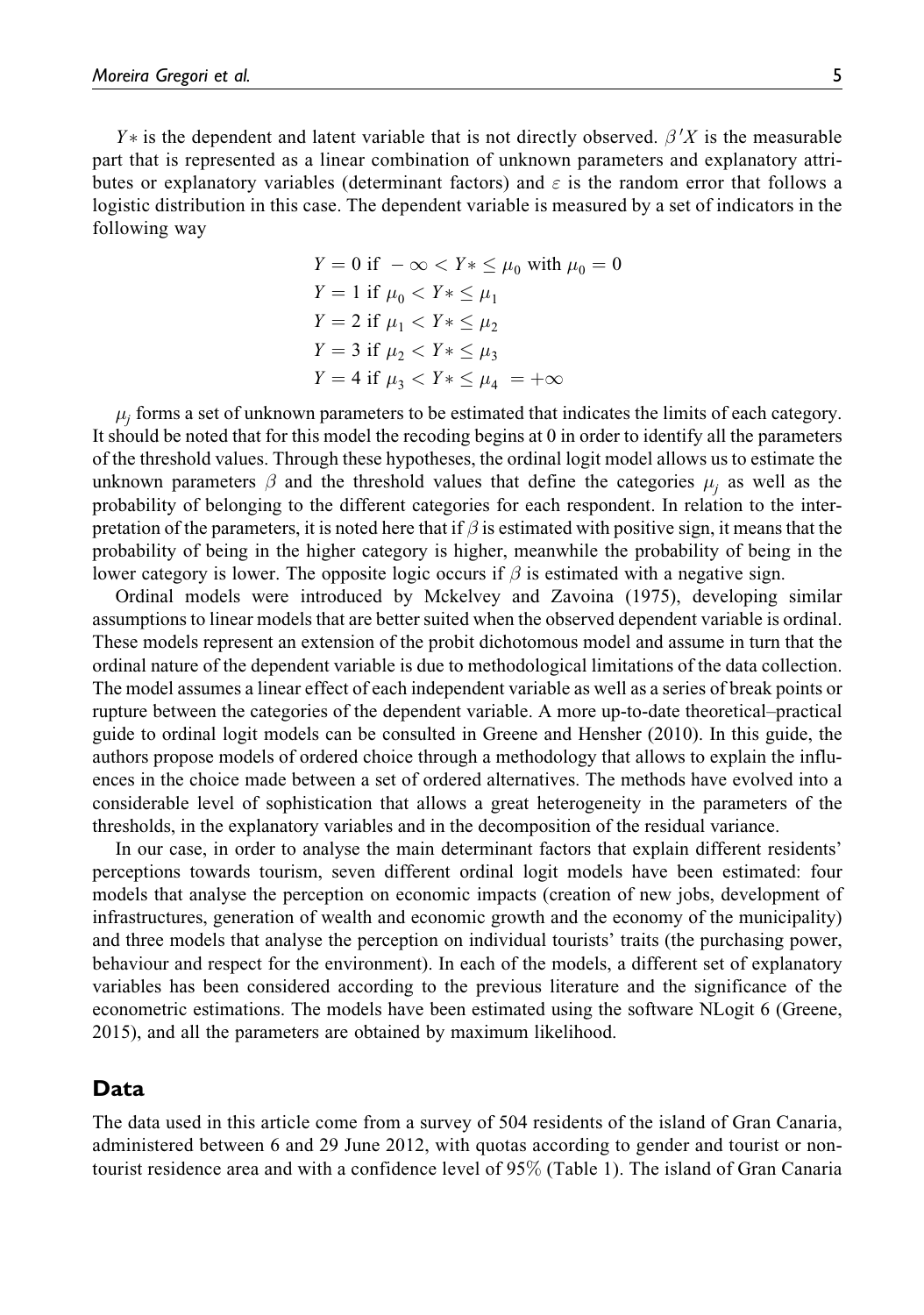| Residence area                                     |      |
|----------------------------------------------------|------|
| Tourist area                                       | 45.4 |
| Non-tourist area                                   | 54.6 |
| Work or has been employed at tourism               |      |
| Yes                                                | 32.0 |
| <b>No</b>                                          | 68.0 |
| Work or has been employed at tourism (relative)    |      |
| DK/NA                                              | 0.2  |
| Yes                                                | 44.0 |
| <b>No</b>                                          | 55.9 |
| Gender                                             |      |
| Man                                                | 49.5 |
| Woman                                              | 50.5 |
| Age group                                          |      |
| 18-29 years old                                    | 19.0 |
| 30-44 years old                                    | 25.8 |
| 45-59 years old                                    | 32.9 |
| 60 years old or more                               | 22.2 |
| <b>Studies level</b>                               |      |
| Without studies                                    | 0.7  |
| Elementary School (EGB)                            | 33.9 |
| High School or Vocational Training (BUP, ESO, FPI) | 19.4 |
| Bachelor or Advanced Vocational Training           | 27.8 |
| University                                         | 17.5 |
| DK/NA                                              | 0.8  |
| Income                                             |      |
| DK/NA                                              | 18.6 |
| Less than 500                                      | 7.8  |
| $501 - 1000$                                       | 22.6 |
| $1001 - 1500$                                      | 20.1 |
| $1501 - 2000$                                      | 11.0 |
| 2001-2500                                          | 8.8  |
| 2501-3000                                          | 5.5  |
| More than $3000 \in$                               | 5.5  |

**Table 1.** Main socio-demographic variables of respondents.

*Note:* DK/NA: Don't know / Not Applicable.

has 21 municipalities of which 2 have been declared tourist municipalities (San Bartolomé de Tirajana and Mogán). In general, some tourists visit a large part of the island, especially its capital city, Las Palmas of Gran Canaria. It is noted here that the percentage of residents in the tourist municipalities is very low 9.1%, and for this reason, and in order to be more representative of the phenomenon under study, it was decided to raise the quota of these two municipalities up to 45.4%. The gender was used as a second stratification variable (female, 50.5%; male, 49.5%).

As said, the main objective of the study was to find the determinant factors of the residents' perception towards a number (seven) of impacts of tourism and tourists themselves. Thus, the questionnaire was developed in order to obtain a number of positive and negative impacts of the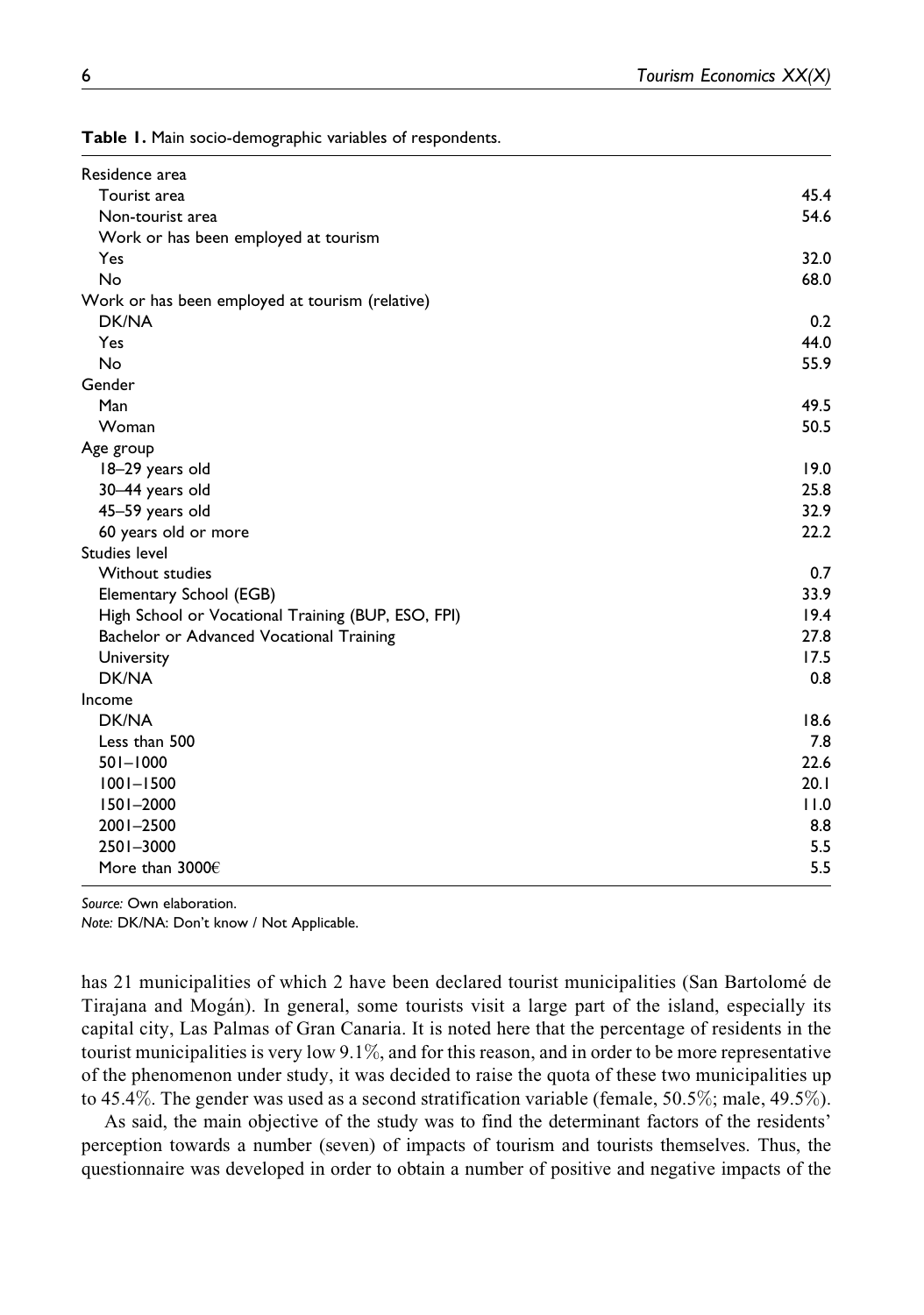tourism development in the island. A second group of questions was more related to the residents' attitudes and preferences according to the types of tourists and the interaction with them. A third part also included questions about the general situation of tourism and some tourist policies. The fourth and final part also included the main socio-demographic variables of the residents.

Table 1 shows the residents' profile, most respondents do not work and have not worked in tourism (68%). In any case, it can be seen that the importance of this economic sector in the island is very important, as 32% of the respondents do work or have worked in the sector. This figure increases up to 44% if we include those who have a relative working in the industry. The largest age group is  $45-59$  years old  $(32.9\%)$ , then the groups: from 30 years to  $44$  years old  $(25.8\%)$ , 60 years old or more (22.2%) and 18–29 years old (19%). Considering the highest level of studies achieved, the most representative group corresponds to Elementary School (33.9%), followed by Bachelor or Advanced Vocational level (27.8%). Significantly, lower percentages of studies have the respondents with High School (19.4%) and university educational level (17.5%). The most frequent income is obtained in the range of the income from 501€ to 1000€ (22.6%), followed by between  $1001\epsilon$  and  $1500\epsilon$  (20.1%). It can be seen that these two groups represent an important part of the sample of residents (42.7%).

In this case, the valued latent variables measure the residents' perception towards a number of different issues that were considered object of the study. As said, there are seven issues under study that can be categorized into three different modules. The first module includes three latent variables: (1) the influence of tourism in the creation of new jobs; (2) the influence of tourism in the development of the infrastructures; (3) the influence of tourism in the generation of wealth and economic growth. In this first module, the answer format was established as a five-point semantic differential scale as follows: Very negatively  $(Y = 0)$ ; Negatively  $(Y = 1)$ ; Neither positive nor negative (does not affect)  $(Y = 2)$ ; Positively  $(Y = 3)$ ; and Very positively  $(Y = 4)$ . The second module includes the issue of the importance of tourism in the economy of the Municipality of residence of the respondent. In this case, the response categories were based on a four-point semantic differential scale: Not important at all  $(Y = 0)$ ; Unimportant  $(Y = 1)$ ; Quite important  $(Y = 2)$ ; and *Very important*  $(Y = 3)$ . Finally, the third module includes three different issues of the residents' perception towards some traits of tourist themselves with different answer formats. For example, the purchasing power of tourists was measured as  $Low (Y = 0)$ ; Medium ( $Y = 1$ ); and High (Y = 2). The behaviour of tourists was measured as Very unpleasant (Y = 0); Unpleasant  $(Y = 1)$ ; Normal  $(Y = 2)$ ; Nice  $(Y = 3)$ ; and Very nice  $(Y = 4)$ . And finally, the respect for the environment by tourists was measured according to the scale: Not at all  $(Y = 0)$ ; Little  $(Y = 1)$ ; *Enough* ( $Y = 2$ ); and *Very respectful* ( $Y = 3$ ). The importance of using different scales of questions improves the reliability of the answers: as it decreases the bias caused by the automatic responses. In this way, the respondent is forced to be more reflexive and not to automatically answer a series of questions with the same value by inertia.

# **Analysis and results**

This section presents the results of the analysis carried out in relation to the determinant factors about resident's perceptions towards tourism and tourists. In order to facilitate the interpretation of the results, Table 2 shows the definition of the variables used as well as the denomination in the different models.

As dependent variables we have selected variables related to the most visible and expected impacts of tourism in the destination: creation of new jobs, development of the infrastructures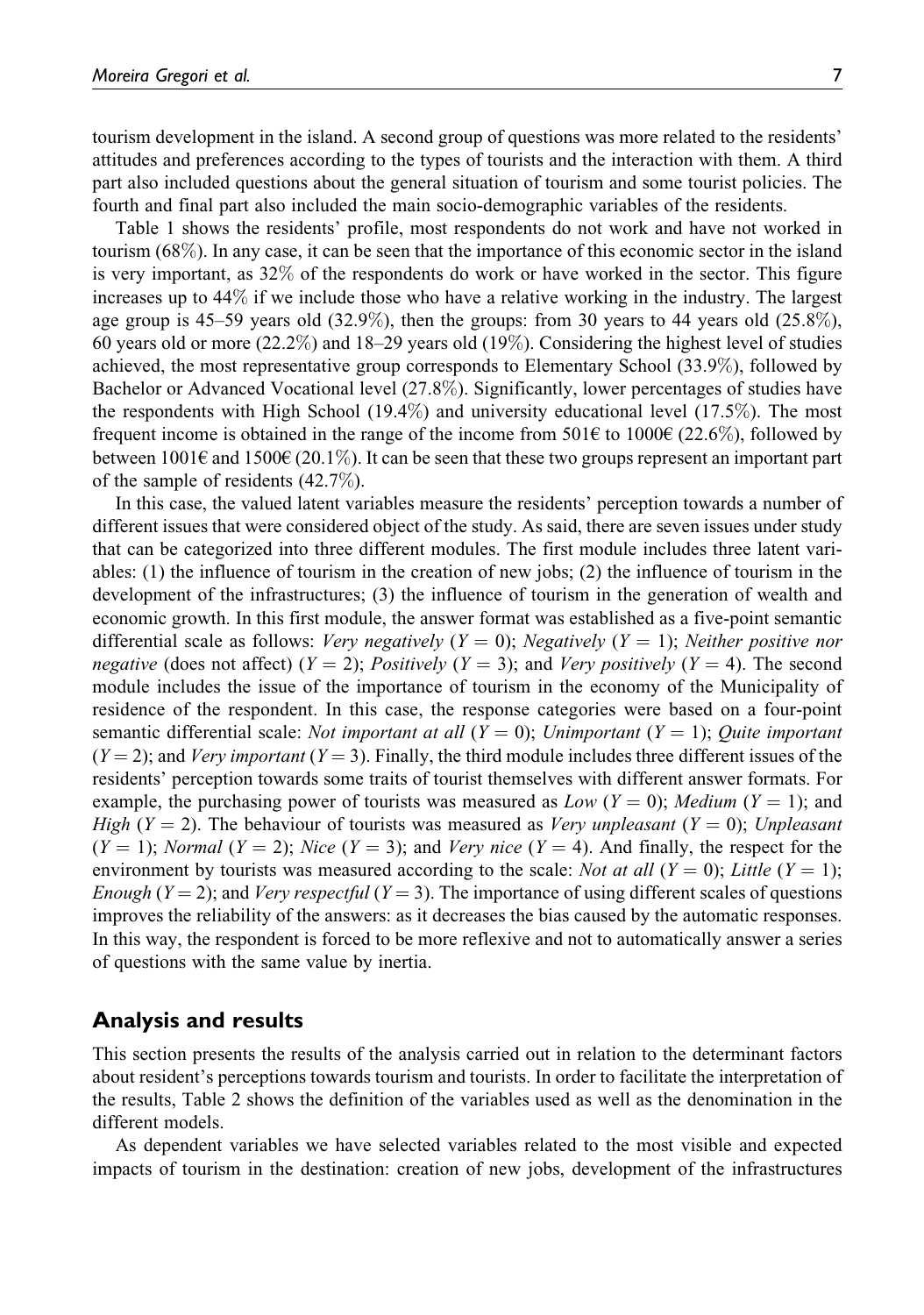### **Table 2.** Variables used in the models.

#### Dependent variables

Influence of the tourism in the creation of new jobs Influence of the tourism in the development of the infrastructures (communications, urban equipment) Influence of the tourism in the generation of wealth and economic growth Importance of the tourism for the economy of the Municipality Perception about the tourists: their purchasing power Perception about the tourists: their behaviour Perception about the tourists: their respect for the environment

#### Explanatory variables

| Variable name       | Definition of the variable in the model                                                                                                                                       |
|---------------------|-------------------------------------------------------------------------------------------------------------------------------------------------------------------------------|
| <b>MAN</b>          | $=$ I if the respondent is a man                                                                                                                                              |
| <b>INCOUPLE</b>     | $=$ I if the respondent lives in couple                                                                                                                                       |
| AGE                 | Age of the respondent                                                                                                                                                         |
| <b>INCOME</b>       | =1 if income is higher than $1500\varepsilon$                                                                                                                                 |
| <b>TOURMUNICIP</b>  | =1 if Municipality of residence is San Bartolomé de Tirajana or Mogán. Tourist<br>municipality                                                                                |
| <b>LPGC</b>         | =1 if Municipality of residence is Las Palmas de Gran Canaria                                                                                                                 |
| <b>TOURJOB</b>      | $=$ I if the resident works or has worked in the tourism industry                                                                                                             |
|                     | TOURJOBRELATIVE = I if the resident has a relative who works or has worked in the tourism industry                                                                            |
| <b>HASTRAV</b>      | $=$ I if the resident has made some leisure trip during the last 12 months                                                                                                    |
| <b>TOURISINTER</b>  | $=$ I if the resident has a regular interaction with tourists                                                                                                                 |
| <b>TOURISTREATM</b> | $=$ I if the resident believes that the treatment given to the tourist is good or very good                                                                                   |
| PPIO_I              | $=$ I if the resident agrees or agrees very much with: 'The jobs that tourism generates<br>are of bad quality'                                                                |
| <b>PPIO 2</b>       | $=$ I if the resident agrees or agrees very much with: 'Tourism has had a positive effect<br>in the natural resources and the landscape'                                      |
| <b>PP10 3</b>       | $=$ I if the resident agrees or agrees very much with: 'Most of the jobs that tourism<br>creates are occupied by immigrants'                                                  |
| PP10_4              | $=$ I if the resident agrees or agrees very much with: 'Facing the future, it would be<br>necessary to resign from tourism and to think about other alternative developments' |
| PP10_5              | $=$ I if the resident agrees or agrees very much with: 'Most of the wealth that tourism<br>generates benefits companies that are out of the island'                           |
| PP10_6              | $=$ I if the resident agrees or agrees very much with: 'Thanks to tourism, the<br>unemployees have more opportunities to obtain a good job'                                   |
| PP10_7              | $=$ I if the resident agrees or agrees very much with: 'The quality of the tourists who<br>visit our island has improved in the last years'                                   |
| PP10_8              | $=$ I if the resident agrees or agrees very much with: 'The tourist offer (hotels,<br>restaurants) of Gran Canaria is of very good quality'                                   |
| PP10 <sub>9</sub>   | $=$ I if the resident agrees or agrees very much with: 'It is necessary to increase the<br>number of persons that visits the island'                                          |
| PP14_2              | $=$ I if the resident agrees or agrees very much with: 'The tourists spend little money<br>generating few benefits'                                                           |
| PP14_4              | $=$ I if the resident agrees or agrees very much with: 'The tourist area of the south<br>of the island will not support any newer buildings'                                  |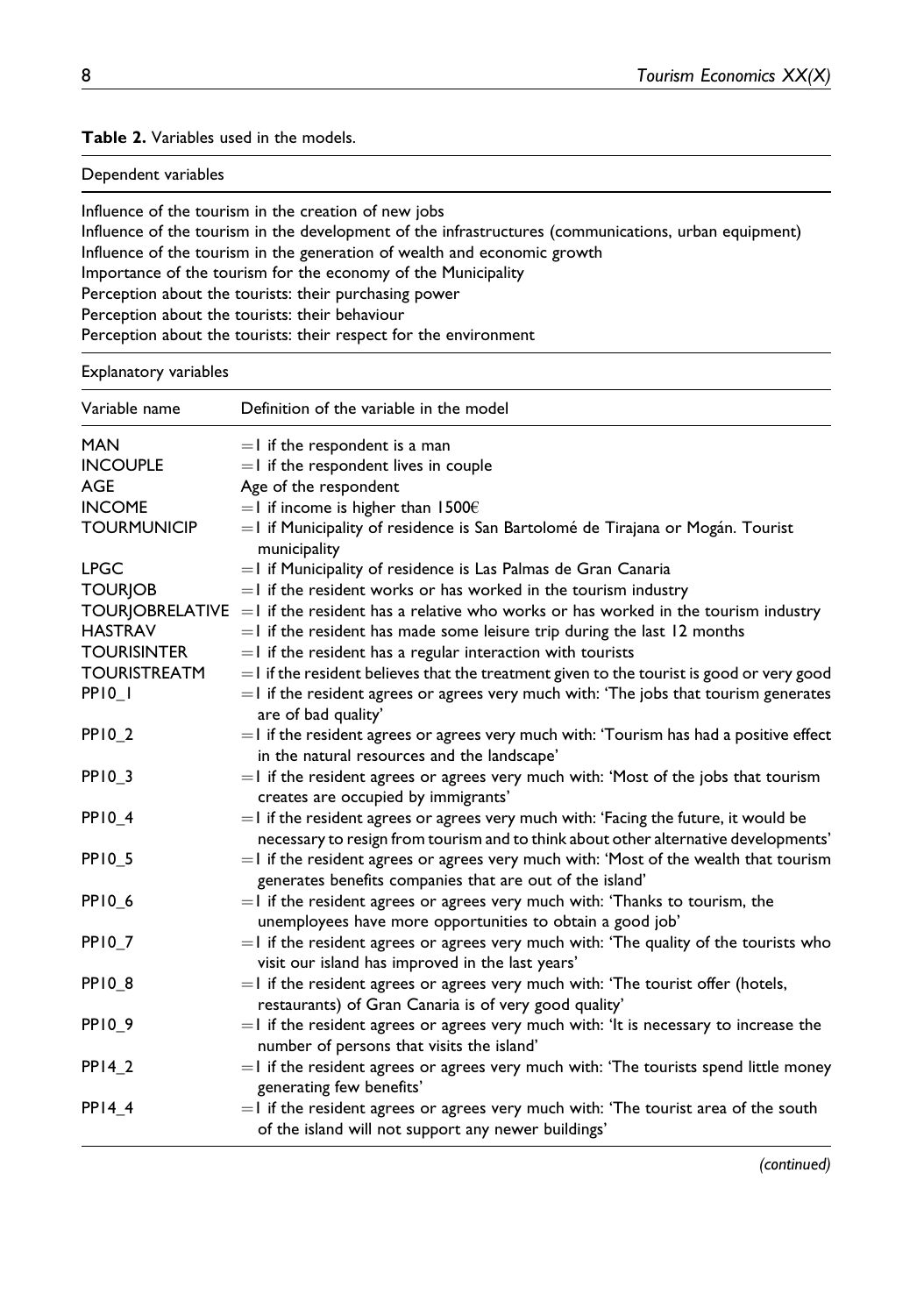| Table 2. (continued) |  |
|----------------------|--|
|----------------------|--|

|              | Explanatory variables                                                                                                                                                        |  |  |  |  |  |
|--------------|------------------------------------------------------------------------------------------------------------------------------------------------------------------------------|--|--|--|--|--|
| PP14 5       | $=$ l if the resident agrees or agrees very much with: 'The possible oil-bearing prospects<br>will endanger the beaches of Fuerteventura and Lanzarote as tourist resources' |  |  |  |  |  |
| PP14 6       | $=$ I if the resident agrees or agrees very much with: 'The tourist moratorium has<br>stopped the investments and the tourist growth in the Canary Islands'                  |  |  |  |  |  |
| <b>PP147</b> | $=$ I if the resident agrees or agrees very much with: 'With the shutdown of the<br>construction, tourism has become the main exit of the crisis'                            |  |  |  |  |  |
| <b>PP148</b> | $=$ I if the resident agrees or agrees very much with: 'The tourist area of the south<br>of the island has too many obsolete facilities and it is necessary to renew them'   |  |  |  |  |  |

(communications, urban equipment), generation of wealth and economic growth and importance of tourism to the economy of the Municipality. Other variables related to the residents' perception towards tourists themselves such as the purchasing power, the behaviour and the respect for the environment were also included as dependent variables.

And as explanatory variables of the residents' perception regarding the dependent variables, a selection variables is obtained: (1) socio-demographic variables (such as gender, marital status, age, Municipality of residence and work or have worked in tourism); (2) tourist behavioural variables (travel in the last 12 months, interaction and treatment with tourists); and (3) other variables of opinion on the effects of tourism on the destination (mentioning phrases and value judgements regarding tourism development and its positive and negative impacts on the island).

The tables corresponding to the results of the estimates presented in the following sections show the value of the estimated coefficient, its standard error, the value of the statistic corresponding to the t-test of significance and the extremes of the confidence interval for the true value of the parameter. In most cases, the estimated parameters were significant at 90% of confidence, that is, with a t-test in an absolute value greater than 1.65. Only in rare exceptions the significance of the estimates was lower than 90% (between 85% and 88%), and due to the relevance of the variable in each of the models, it was finally decided to leave the variables within the models.

# *Creation of new jobs, development of the infrastructures, generation of wealth and economic growth*

In general terms, the opinions are very positive when evaluating the influence of tourism in the creation of new jobs, in the development of the infrastructures, as well as in the generation of wealth and economic growth.

It is noteworthy in this module of questions that the highest valuation given by respondents is on the capacity of tourism for the creation of new jobs (Table 3). It can be seen that the responses are being positive and very positive for 7 (72.6%) out of 10 respondents. This result is not a surprise as in addition to the significant weight of tourism in GDP (30%), the unemployment rates have always been high, being, precisely, hospitality a direct source of employment for 30% of the working population. Although the influence of tourism on employment is considered negative for almost 2 (18.2%) out of 10 respondents, this assessment may be related to the low remuneration and the poor qualification of such jobs. In addition, it is noteworthy that the quality of the tourism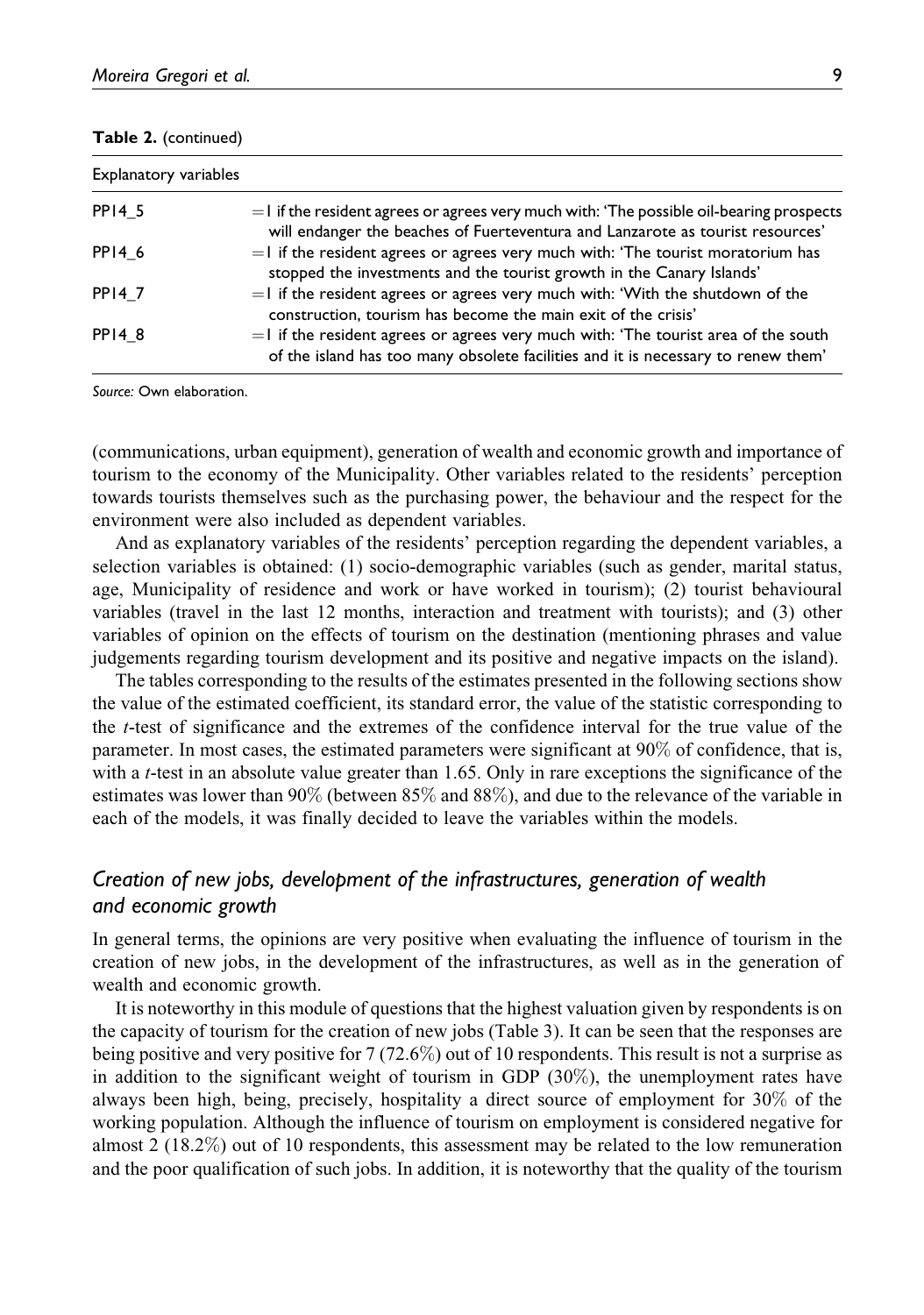|                                                       | Creation<br>of new jobs | Improvement of<br>the Infrastructures | Generation of wealth<br>and economic growth |
|-------------------------------------------------------|-------------------------|---------------------------------------|---------------------------------------------|
| DK/NA                                                 | 0.0                     | L.                                    | 0.7                                         |
| Negatively                                            | 18.2                    | 19.8                                  | 14.4                                        |
| Neither positive nor negative<br>(it does not affect) | 9.2                     | 12.0                                  | 15.7                                        |
| Positively                                            | 70.5                    | 65.0                                  | 65.3                                        |
| Very positively                                       | 2.1                     | 2.2                                   | 3.9                                         |

**Table 3.** Opinions about important tourism impacts in Gran Canaria.

*Note:* DK/NA: Don't know / Not Applicable.

employment in the Canary Islands is better than in other Spanish areas with high tourist seasonality (Mediterranean coast), where a type of a more precarious employment contract is common, the so-called 'fijo-discontinuo'.

From the survey, 32% of the respondents work or have worked in tourism, and 44% have a relative who works or has worked in the sector. Of the first collective, almost 8 out of 10 respondents consider tourism as the most important sector in the island's economy. And while being aware of the importance of tourism, they are also more critical with tourist development. Especially in relation to the quality of the tourism employment, the development of the infrastructures, the increase in the cost of housing in tourist areas, the purchasing power of tourists and their respect for the environment (Moreira et al., 2017).

Rodríguez (2007), in a study conducted in Andalusia, highlights that the critical opinion on the effects of tourism in the creation of new jobs is also shared by those who work or have worked in tourism. In this case, the author identifies as disadvantages the low salaries, the high temporality and the over qualification. Similarly, the same results are obtained by Andereck et al. (2005) in the published study on the opinions of residents in Arizona (USA). For their part, Marrero and Huete (2013) emphasize, in a study on the Valencia Community, the ambiguity of the opinions of respondents in recognizing the economic relevance of tourism, and, in turn, the bad or precarious working conditions in the sector. Other published studies highlight the favourable views about tourism of the people who work in the sector: (1) the city of Cappadocia-Turkey by Tosun (2002); (2) the city of York-United Kingdom by Snaith and Haley (1999); and (3) the island of Samos of Greece by Haralambopoulos and Pizam (1996).

The next most valued aspect is the generation of wealth and economic growth, being positive and very positive for 7 (69.2%) out of 10 respondents. As this question is so generic, we could interpret the concept of wealth generation as an index, which could include among others, indicators of improvement of the quality of life, the job creation and the improvement in the living conditions. Rodríguez (2007) also notes that Andalusian people mostly believe that tourism has also a positive effect on the job creation and on the generation of wealth and economic development.

The influence of tourism on the development of the infrastructures is also highly considered by Gran Canaria residents, 67.2% of residents value it positive and very positively. However, for almost twenty percent of respondents, the impact is negative because the evaluation is moderated by the overcrowding problems or the obsolescence of some of the constructions.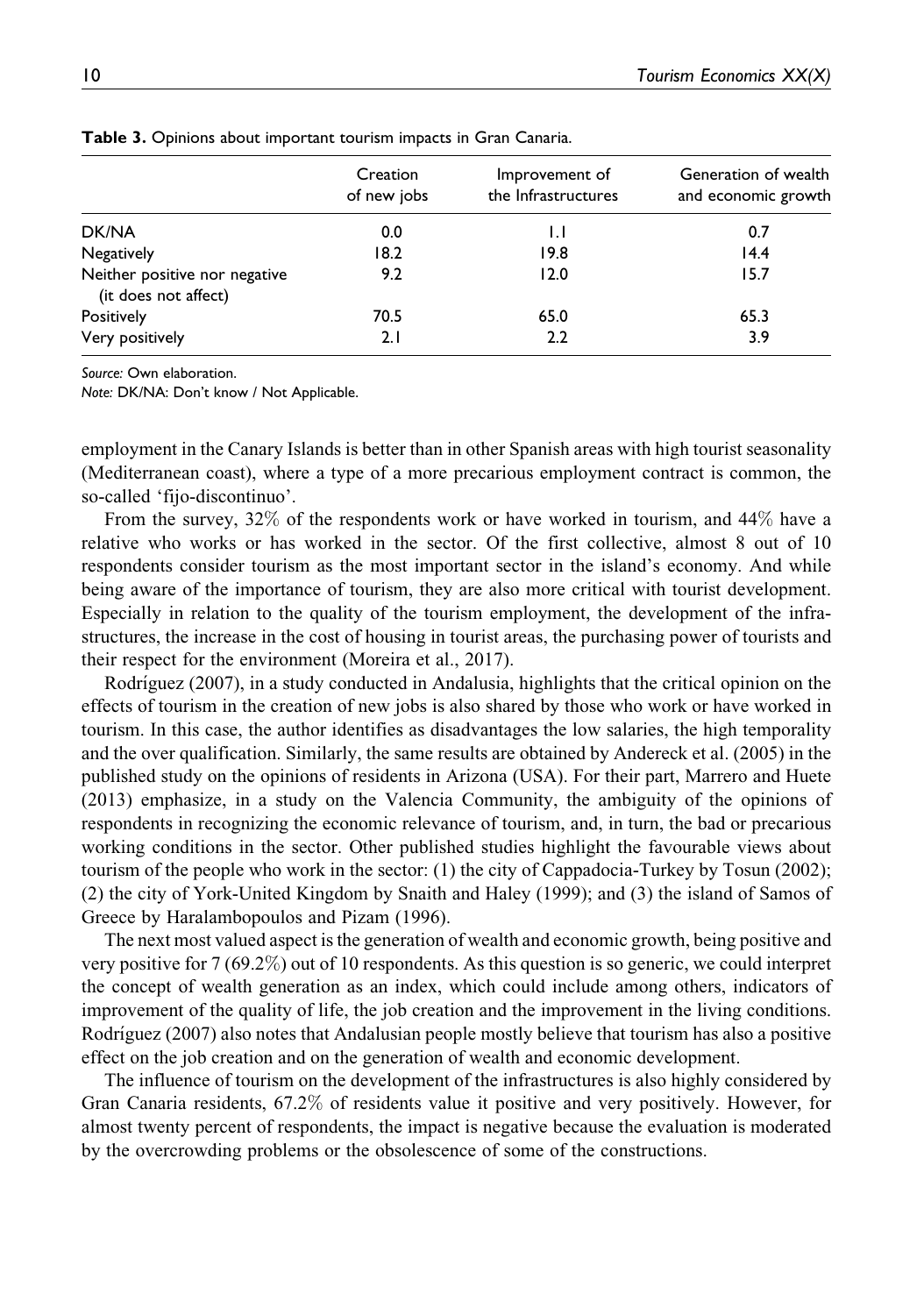|                    |             | Standard error |         | Confidence interval |              |
|--------------------|-------------|----------------|---------|---------------------|--------------|
| Variable           | Coefficient |                | t-Ratio | Lower bound         | Higher bound |
| Constant           | 0.7404      | 0.2777         | 2.67    | 0.1961              | 1.2848       |
| <b>INCOUPLE</b>    | 0.6172      | 0.3664         | 1.68    | $-0.1008$           | 1.3353       |
| <b>TOURMUNICIP</b> | 1.1193      | 0.2356         | 4.75    | 0.6576              | 1.5810       |
| <b>TOURIOB</b>     | $-0.4592$   | 0.2251         | $-2.04$ | $-0.9003$           | $-0.0181$    |
| <b>HASTRAV</b>     | 0.5397      | 0.2027         | 2.66    | 0.1423              | 0.9370       |
| PPIO <sub>I</sub>  | $-0.4669$   | 0.2304         | $-2.03$ | $-0.9185$           | $-0.0153$    |
| <b>PP10 6</b>      | 0.6828      | 0.2121         | 3.22    | 0.2670              | 1.0986       |
| <b>PP14 4</b>      | 0.4297      | 0.2194         | 1.96    | $-0.0004$           | 0.8598       |
| $\mu_{\rm I}$      | 0.6729      | 0.0899         | 7.49    | 0.4968              | 0.8491       |
| $\mu_2$            | 5.1627      | 0.2457         | 21.02   | 4.6812              | 5.6442       |

**Table 4.** Estimations on the creation of new jobs.

The development of the infrastructures and equipment is also highlighted in some of the studies on the effects of tourism in Andalusia (Moreira, 2011; Rodríguez, 2007), where some negative perception is also obtained by those who reside in the tourist areas of the Costa del Sol (Malaga).

The results of estimates for the first model are presented in Table 4. It can be seen that the respondents who live in a couple, reside in a tourist municipality, have travelled in the last 12 months and agree or very much agree that: thanks to tourism the unemployed people have more opportunities to get a good job, and the south of the island would not support any newer buildings, are those who have a higher probability to have an opinion that tourism has a positive impact on the creation of new jobs.

On the contrary, those who work or have worked in tourism or those who agree or very much agree that tourist jobs are of bad quality are the ones who consider the opposite result and think negatively about the influence of tourism in the creation of new jobs (Rodríguez, 2007).

Regarding the impact of tourism on the development of the infrastructures (Table 5), the positive impacts are observed for the demographics based on being men and residing in a tourist municipality. Regarding the level of agreement with some tourist assessments, the positive impacts are observed for the residents who agree much or very much with the opinion that the unemployed people have more opportunities to get a good job. It is not easy to compare our results with others obtained by previous studies as in other studies, the results are based on more general perceptions about positive impacts of tourism. In this sense, there are studies of reference that indicate that men have more favourable perceptions towards tourism: (1) in the city of Charleston-South Carolina-USA (Harrill and Potts, 2003); (2) a rural area in New Zealand (Mason and Cheyne, 2000); and (3) in the city of York-United Kingdom (Snaith and Haley, 1999).

Contrarily, those determinant factors which tend to induce more negative perceptions on the influence of tourism on the improvement of infrastructures are (1) those who work or have worked in tourism and (2) those who agree or very much agree with the judgements that, in the future, it would be necessary to resign from the tourism and to think about other development alternatives, and that most of the wealth that generates the tourism benefits companies that are of out of the island.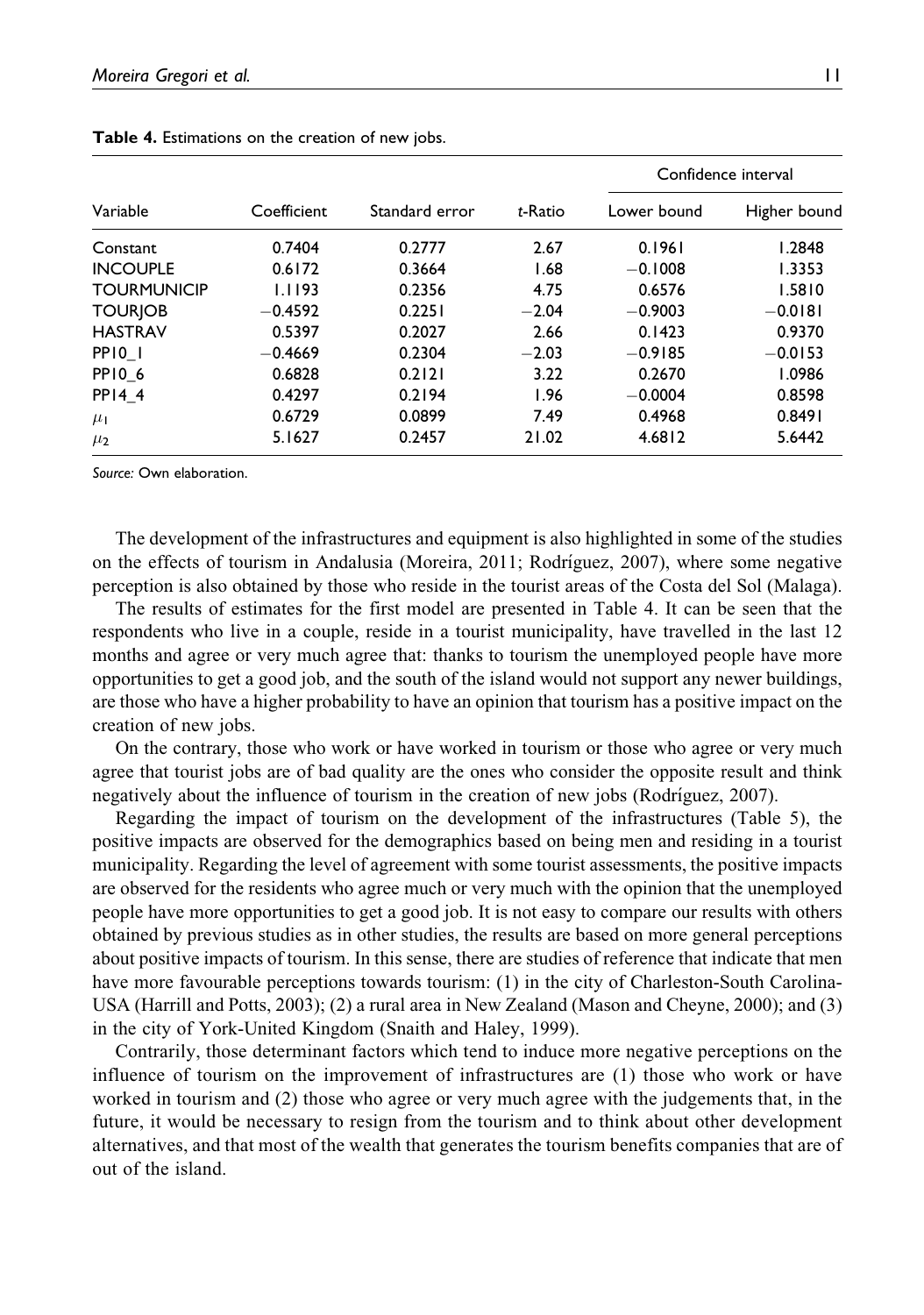|                    |             |                | t-Ratio | Confidence interval |              |
|--------------------|-------------|----------------|---------|---------------------|--------------|
| Variable           | Coefficient | Standard error |         | Lower bound         | Higher bound |
| Constant           | 1.5304      | 0.2580         | 5.93    | 1.0247              | 2.0361       |
| <b>MAN</b>         | 0.4091      | 0.1907         | 2.15    | 0.0354              | 0.7828       |
| <b>TOURMUNICIP</b> | 0.6754      | 0.2147         | 3.15    | 0.2547              | 1.0962       |
| <b>TOURJOB</b>     | $-0.4068$   | 0.2117         | $-1.92$ | $-0.8216$           | 0.0081       |
| <b>PPIO 4</b>      | $-0.3741$   | 0.2436         | $-1.54$ | $-0.8515$           | 0.1033       |
| <b>PPIO 5</b>      | $-0.5797$   | 0.1986         | $-2.92$ | $-0.9689$           | $-0.1905$    |
| PPIO <sub>6</sub>  | 0.4399      | 0.1958         | 2.25    | 0.0561              | 0.8237       |
| $\mu_{\rm I}$      | 0.7929      | 0.0882         | 8.99    | 0.6200              | 0.9659       |
| $\mu_2$            | 4.9874      | 0.2440         | 20.44   | 4.5092              | 5.4657       |

**Table 5.** Estimates on the development of the infrastructures.

**Table 6.** Estimates of wealth generation and economic growth.

| Variable           |             |                |         | Confidence interval |              |
|--------------------|-------------|----------------|---------|---------------------|--------------|
|                    | Coefficient | Standard error | t-Ratio | Lower bound         | Higher bound |
| Constant           | l.4538      | 0.2312         | 6.29    | 1.0008              | 1.9069       |
| <b>INCOUPLE</b>    | 0.7848      | 0.3600         | 2.18    | 0.0792              | 1.4904       |
| <b>TOURMUNICIP</b> | 0.8131      | 0.1977         | 4.11    | 0.4257              | 1.2006       |
| <b>INCOME</b>      | 0.5223      | 0.2121         | 2.46    | 0.1066              | 0.9379       |
| <b>PPIO 3</b>      | $-0.4489$   | 0.1978         | $-2.27$ | $-0.8365$           | $-0.0613$    |
| <b>PP14 4</b>      | 0.3427      | 0.2077         | 1.65    | $-0.0644$           | 0.7497       |
| $\mu_{\rm I}$      | 0.9933      | 0.1025         | 9.69    | 0.7925              | 1.1942       |
| $\mu_2$            | 4.8797      | 0.2079         | 23.47   | 4.4722              | 5.2872       |

*Source:* Own elaboration.

Regarding the generation of wealth and economic growth, Table 6 shows that those who live in a couple, reside in a tourist municipality, have an income less than 1500€ and agree or very much agree with the judgement that the tourist area of the south of the island will not support any newer buildings are the most likely to have a positive perception of the tourism influences. On the other hand, the residents who believe that the jobs that tourism creates are mainly occupied by immigrants are those who have less probability to consider that tourism is a source of wealth and economic growth.

# *Importance of tourism for the economy of the municipality*

The importance of tourism for the economy of the municipality of residence is included in the questionnaire to evaluate the possible existing differences regarding the spatial distribution of the tourist activity. Almost 8 (75.9%) out of 10 respondents consider that tourism is very important for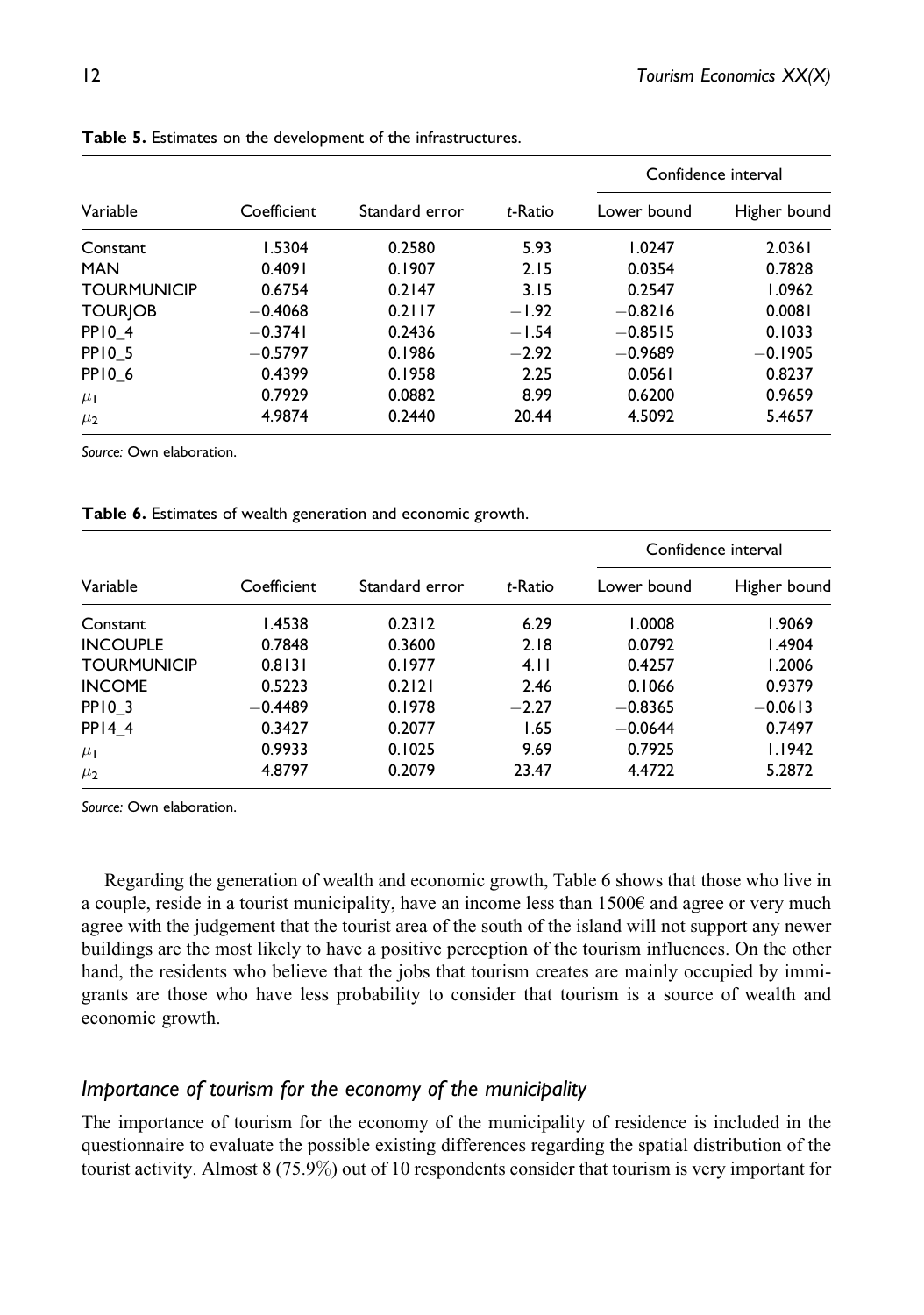| Importance for the economy of the Municipality |      |  |  |
|------------------------------------------------|------|--|--|
| Very important                                 | 41.8 |  |  |
| Quite important                                | 34.1 |  |  |
| Little important                               | 19.2 |  |  |
| Not important at all                           | 4.9  |  |  |

**Table 7.** Opinions about the importance of the tourism in the economy of the Municipality.

the economy of the municipality of residence (Table 7). The data are relevant as only 2 of the 21 municipalities in Gran Canaria are considered eminently 'tourist' municipalities: San Bartolomé de Tirajana and Mogán, where only  $9.1\%$  of the inhabitants of the island reside. It is necessary to highlight here that the variable 'tourist zone' or 'non-tourist zone' was one of the variables of stratification of the survey, but it was finally decided to have a similar representation due to the nature of the study. In any case, it is evident that the results show that the importance of tourism transcends these two tourist municipalities and the influence of tourism is spread to the whole of the island as there is only one of every four  $(24.1\%)$  who does not give importance to tourism in the economy of the municipality.

It is clear that residing in a tourist municipality is a determinant factor that explains in part the residents' perception towards tourism and tourists. Vázquez et al. (2017), in a study of Benalmádena (Málaga-Spain), Moreira (2011), analysing Andalusia, and Moreira (2014), analysing Gran Canaria, conclude that residing in a tourist area is a conditional variable for the residents' perception. In the case of Benalmádena, an eminently tourist municipality, the residents distinguish more positive and negative impacts than the rest of the residents of the province. In this case, the majority of the residents consider that the impact of tourism in the locality is positive, but there are some residents who express concerns about negative externalities. On the other hand, both in the cases of Andalusia and Gran Canaria, it is observed that residents of the most touristic areas (Costa del Sol in Malaga and south of Gran Canaria) also perceive more positive and more negative impacts than residents of non-touristic areas. Thus, respondents usually express more positive and negative perceptions and a less number of 'don't know/not applicable' responses.

Similarly, Rosselló and Bujosa (2005) conclude, analysing tourism in the Balearic Islands, that the results show that more tourism development entails to greater permissiveness by residents, a more favourable attitude towards tourism and more unconcerned about negative impacts on the environment. All of which are related to the economic dependence of the municipalities in the tourist activity. In any case, this will not be so conclusive or so linear, as other authors conclude, comparing the residents' perceptions towards tourism in Majorca and Tenerife (Garau-Vadell et al., 2014), that in Majorca, which has a greater tourism development and a greater dependence on the sector, the residents' perceptions are more critical than those of the residents of Tenerife.

From the estimates obtained (Table 8), it can be concluded that those who tend to respond that tourism is important for their municipality are mainly those respondents who (1) reside in tourist municipalities (San Bartolomé de Tirajana and Mogán); (2) reside in the capital (Las Palmas de Gran Canaria); (3) are older; (4) have had frequent interaction with tourists; (5) agree or agree very much with the judgement that the quality of the tourists who visit our island has improved in the last years; (6) agree or agree very much with the judgement that it is necessary to try to increase the number of persons who visit the island; and (7) agree or agree very much with the judgement that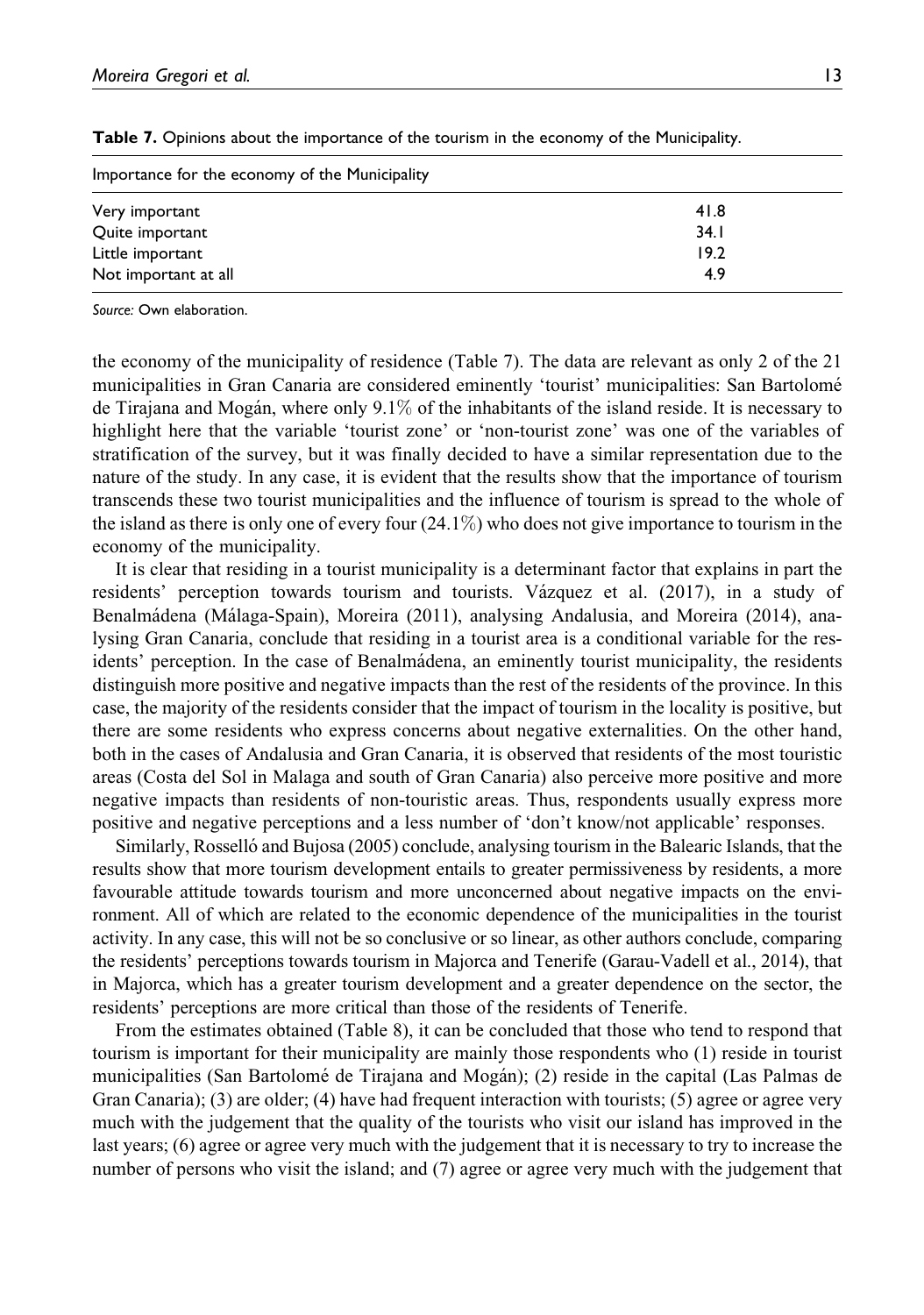|                    |             |                |         | Confidence interval |              |
|--------------------|-------------|----------------|---------|---------------------|--------------|
| Variable           | Coefficient | Standard error | t-Ratio | Lower bound         | Higher bound |
| Constant           | 0.1241      | 0.5876         | 0.21    | $-1.0275$           | 1.2757       |
| <b>TOURMUNICIP</b> | 3.6263      | 0.3163         | 11.46   | 3.0064              | 4.2463       |
| <b>LPGC</b>        | 1.3320      | 0.2504         | 5.32    | 0.8413              | 1.8227       |
| AGE                | 0.0141      | 0.0069         | 2.05    | 0.0006              | 0.0275       |
| <b>TOURISINTER</b> | 0.9855      | 0.3412         | 2.89    | 0.3167              | 1.6543       |
| <b>PPIO 4</b>      | $-0.4236$   | 0.2555         | $-1.66$ | $-0.9244$           | 0.0771       |
| <b>PPIO 7</b>      | 0.5806      | 0.2370         | 2.45    | 0.1160              | 1.0452       |
| <b>PP109</b>       | 0.6852      | 0.2460         | 2.78    | 0.2030              | 1.1674       |
| PP14 6             | $-0.3027$   | 0.2136         | $-1.42$ | $-0.7215$           | 0.1160       |
| <b>PP147</b>       | 0.6159      | 0.3080         | 2.00    | 0.0122              | 1.2196       |
| $\mu_{\rm I}$      | 2.1218      | 0.1479         | 14.34   | 1.8319              | 2.4117       |
| $\mu_2$            | 4.0855      | 0.1687         | 24.22   | 3.7549              | 4.4161       |

**Table 8.** Estimates on the importance of tourism in the economy of the Municipality.

**Table 9.** Opinions about the tourists of Gran Canaria.

|        | Purchasing power |                               | <b>Behaviour</b> |                 | Respect for the environment |
|--------|------------------|-------------------------------|------------------|-----------------|-----------------------------|
| DK/NA  | 2.5              | DK/NA                         | 0.8              | DK/NA           | 5.8                         |
| High   | 16.0             | Very nice                     | 6.0              | Very respectful | 13.7                        |
| Medium | 65.5             | Nice                          | 68.I             | Enough          | 61.5                        |
| Low    | 16.0             | Normal                        | 22.4             | Little          | 15.6                        |
|        |                  | Unpleasant<br>Very unpleasant | 2.0<br>0.7       | Not at all      | 3.4                         |

*Source:* Own elaboration.

*Note:* DK/NA: Don't know / Not Applicable.

as the construction has stagnated in the last recession years tourism has become the main exit of the crisis.

Contrarily, those who tend not to consider tourism as important for the municipality are those who (1) agree or agree very much with the judgement that facing the future, it would be necessary to resign from the tourism and to think about other alternative developments, and (2) agree or agree very much with the judgement that the tourist moratorium has stopped the investments and the tourist growth in the Canary Islands.

# *Residents' perceptions towards tourists: Purchasing power, behaviour and respect for the environment*

In relation to the specific residents' perception towards the tourists themselves, the questionnaire includes three relevant issues: (1) the purchasing power; (2) the general behaviour; and (3) the respect for the environment (Table 9).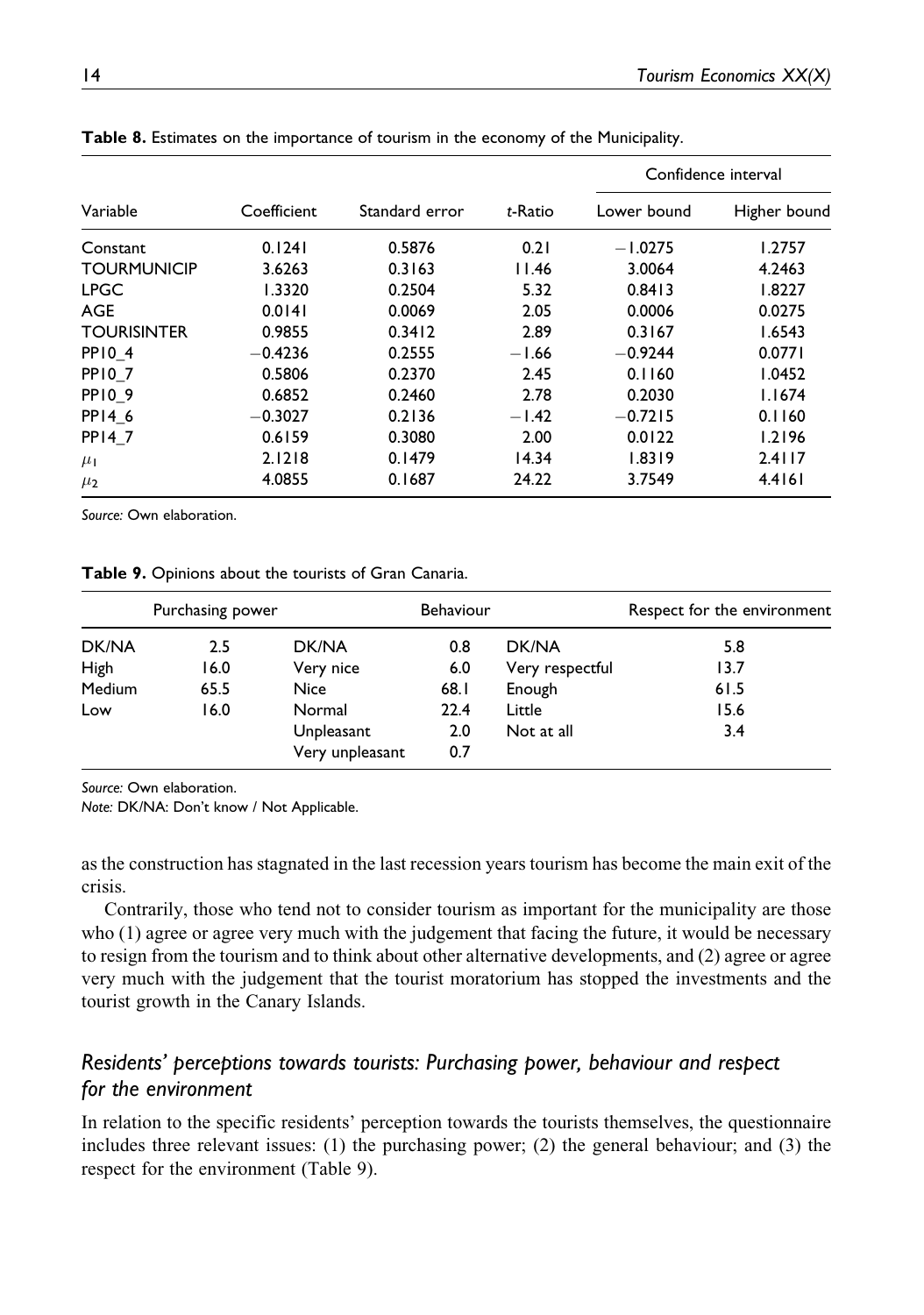|                     |             | Standard error | t-Ratio | Confidence interval |              |
|---------------------|-------------|----------------|---------|---------------------|--------------|
| Variable            | Coefficient |                |         | Lower bound         | Higher bound |
| Constant            | 2.2871      | 0.6724         | 3.40    | 0.9693              | 3.6050       |
| AGE                 | $-0.0491$   | 0.0075         | $-6.57$ | $-0.0638$           | $-0.0345$    |
| <b>LPGC</b>         | 0.4828      | 0.2418         | 2.00    | 0.0089              | 0.9566       |
| <b>TOURIOB</b>      | $-0.3822$   | 0.2176         | $-1.76$ | $-0.8086$           | 0.0443       |
| <b>TOURISINTER</b>  | 0.5313      | 0.3686         | 1.44    | $-0.1911$           | 1.2536       |
| <b>TOURISTREATM</b> | 1.0581      | 0.3825         | 2.77    | 0.3085              | 1.8077       |
| PPIO <sub>I</sub>   | $-0.5397$   | 0.2337         | $-2.31$ | $-0.9977$           | $-0.0817$    |
| <b>PP10 2</b>       | 0.4895      | 0.2125         | 2.30    | 0.0729              | 0.9060       |
| <b>PP103</b>        | 0.5962      | 0.2147         | 2.78    | 0.1754              | 1.0169       |
| <b>PP107</b>        | 1.2251      | 0.2445         | 5.01    | 0.7458              | 1.7043       |
| <b>PP108</b>        | 0.7173      | 0.2104         | 3.41    | 0.3049              | 1.1296       |
| <b>PP14 2</b>       | $-0.6305$   | 0.2527         | $-2.49$ | $-1.1258$           | $-0.1352$    |
| $\mu_{\rm I}$       | 4.2668      | 0.2359         | 18.09   | 3.8045              | 4.7291       |

**Table 10.** Estimates of the purchasing power of tourists.

Mostly, residents consider that the tourists' purchasing power is 'medium' (65.5%). While only 16% consider that it is 'high' or 'low', respectively. The emergence and permanence of low-cost airlines, the decrease of prices for international flights, the implementation of the 'all-inclusive' modality as well as the new forms of accommodation within the framework of the so-called 'collaborative economy' would have allowed more tourists to come to Gran Canaria for holidays. Until not so long ago, the trip to Gran Canaria was significantly more expensive, tourists' purchasing power was higher, and tourists' expenditure per person in the destination was also higher.

Regarding the general behaviour of tourists, it can be seen that it is valued as nice for almost 7 (68.1%) out of 10 respondents; 22.4% consider it as normal, and, significantly, it is noteworthy that unpleasant or very unpleasant behaviour is only seen by a very small percentage of residents (2.7%). This result reveals that besides being a mature destination there are no conflicts between tourists and residents. This feature is of a vital importance considering the recent episodes of 'tourism-phobia' that have occurred in other Spanish destinations.

Working in tourism is another important determinant factor of the residents' perceptions towards tourists. Vargas-Sánchez et al. (2014) find that residents who receive a greater personal benefit perceive tourists in a more positive way, both in personal treatment and in the tourist expenditure. The authors also find, including as a determinant factor the 'behaviour' of tourists, that there exists a direct relationship between a good concept on this behaviour and an increase in the positive perception of the impacts of tourism.

Regarding the tourists' respect for the environment, the valuation is also positive, as almost 8 (75.2%) out of every 10 respondents evaluate it as enough or very respectful. It should be noted that, in the island of Gran Canaria, one out of four tourists are Scandinavian. Tourists who come from societies where, in general, environmental respect and ecological values are transmitted from an early age in initial education.

Considering the estimates obtained (Table 10), it can be seen that the residents who most likely consider that the purchasing power of tourists is high are characterized by those who (1) reside in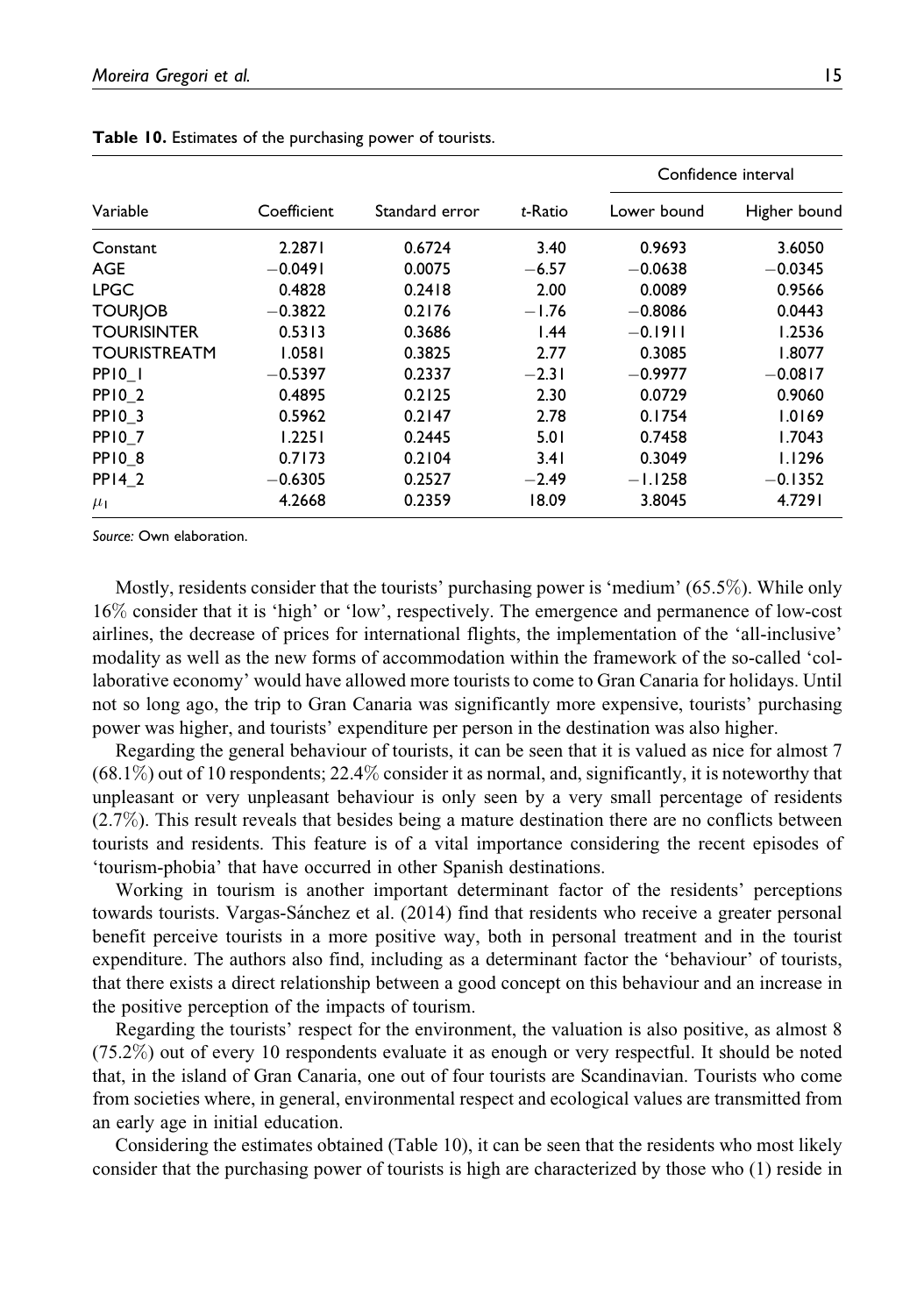| Variable          | Coefficient | Standard error | t-Ratio | Confidence interval |              |
|-------------------|-------------|----------------|---------|---------------------|--------------|
|                   |             |                |         | Lower bound         | Higher bound |
| Constant          | 5.3220      | 0.4098         | 12.99   | 4.5188              | 6.1252       |
| <b>AGE</b>        | $-0.0187$   | 0.0068         | $-2.76$ | $-0.0319$           | $-0.0054$    |
| <b>TOURIOB</b>    | 0.6309      | 0.1990         | 3.17    | 0.2408              | 1.0210       |
| <b>HASTRAV</b>    | $-0.2939$   | 0.1979         | $-1.48$ | $-0.6817$           | 0.0940       |
| <b>PP10 2</b>     | 0.5474      | 0.2100         | 2.61    | 0.1359              | 0.9589       |
| <b>PP107</b>      | 0.6800      | 0.2312         | 2.94    | 0.2268              | 1.1331       |
| PPIO <sub>8</sub> | 0.6017      | 0.2008         | 3.00    | 0.2081              | 0.9954       |
| $\mu_{\rm I}$     | 1.3303      | 0.2661         | 5.00    | 0.8088              | 1.8519       |
| $\mu_2$           | 4.0459      | 0.1911         | 21.17   | 3.6712              | 4.4205       |
| $\mu_3$           | 8.0832      | 0.2260         | 35.77   | 7.6403              | 8.5261       |

**Table 11.** Estimates of the behaviour of tourists.

Las Palmas de Gran Canaria; (2) have frequent interaction with tourists; (3) consider that the treatment given to tourists is good; (4) agree with the judgement that tourism has a positive effect on the natural resources and the landscape; (5) agree with the judgement that most of the jobs that tourism creates are occupied by immigrants; (6) agree with the judgement that the quality of tourists who visit the island has improved in recent years; and (7) agree with the judgement that tourist offer (hotels and restaurants) of Gran Canaria is of very good quality. On the other hand, those who are older, work or have worked in tourism or agree with the judgements that the jobs generated by tourism are of poor quality, and that tourists spend little money generating few benefits, are the ones who tend to consider that the purchasing power of tourists is low.

In relation to the behaviour of the tourists, those who have major probability of thinking that it is nice or very nice are the residents who work or have worked in tourism and agree with the following judgements: (1) tourism has a positive effect on the natural resources and the landscape; (2) the quality of tourists who visit the island has improved in recent years; and (3) the tourist offer of Gran Canaria is of very good quality (Table 11).

On the contrary, those residents who would most say that the behaviour of tourists is rather unpleasant are the older people and those who have travelled in the last 12 months. It should be noted that age is usually one of the socio-demographic variables that most affect the opinions on tourism development (Mc Gehee and Anderek, 2004). Usually, at an older age, there are less favourable opinions about tourism and tourists, as has been published in the cases of Andalusia, the Gold Coast region in Australia and Samos Island in Greece (Fredline and Faulkner, 2000; Haralambopoulos and Pizam, 1996; Moreira, 2011).

Regarding the residents' perception on the tourists' respect for the environment (Table 12), respondents who most likely consider that tourists are very respectful for the environment are mainly characterized by (1) being the elderly segment; (2) residing in a tourist municipality; (3) having a relative who works or has worked in tourism; agreeing with the judgements that (4) tourism has a positive effect on natural resources and landscape; (5) the tourist offer in Gran Canaria is of very good quality; (6) the eventual oil explorations will endanger the beaches of Fuerteventura and Lanzarote as tourist resources; and (7) the tourist area of the south of the island has too many obsolete facilities and must be renewed.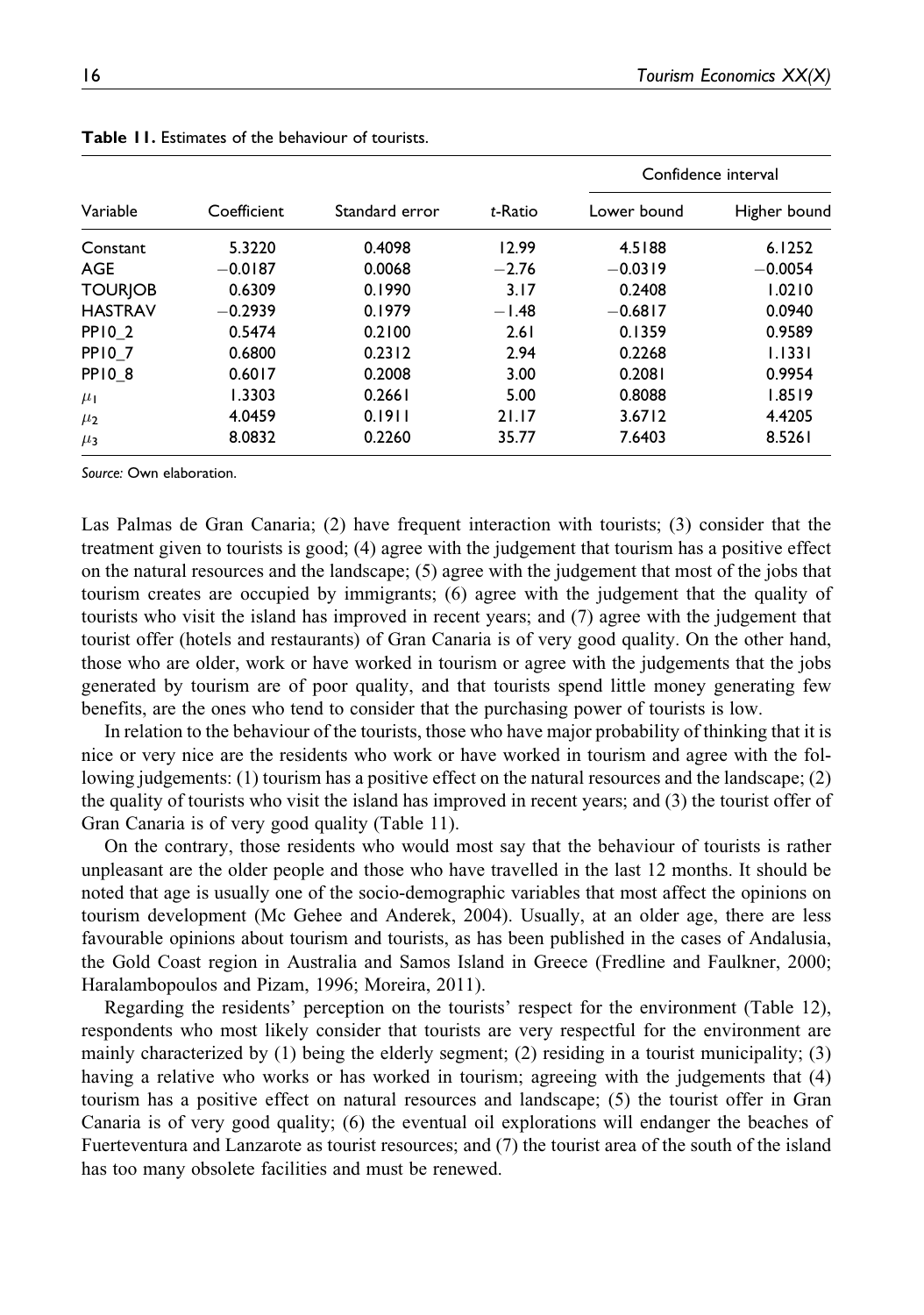|                        | Coefficient | Standard error | t-Ratio | Confidence interval |              |
|------------------------|-------------|----------------|---------|---------------------|--------------|
| Variable               |             |                |         | Lower bound         | Higher bound |
| Constant               | 1.5181      | 0.6868         | 2.21    | 0.1720              | 2.8643       |
| AGE                    | 0.0209      | 0.0066         | 3.19    | 0.0081              | 0.0338       |
| <b>TOURMUNICIP</b>     | 1.0915      | 0.2145         | 5.09    | 0.6710              | 1.5120       |
| <b>TOURIOBRELATIVE</b> | 0.6708      | 0.2113         | 3.17    | 0.2567              | 1.0849       |
| <b>TOURISTREATM</b>    | $-1.0218$   | 0.3849         | $-2.65$ | $-1.7761$           | $-0.2675$    |
| PPIO <sub>I</sub>      | $-0.6310$   | 0.2138         | $-2.95$ | $-1.0500$           | $-0.2121$    |
| <b>PP10 2</b>          | 0.7810      | 0.1980         | 3.94    | 0.3929              | 1.1691       |
| <b>PP108</b>           | 0.4372      | 0.1924         | 2.27    | 0.0601              | 0.8143       |
| <b>PP14 5</b>          | 0.3475      | 0.2061         | 1.69    | $-0.0564$           | 0.7514       |
| <b>PP148</b>           | 1.0731      | 0.4698         | 2.28    | 0.1523              | 1.9938       |
| $\mu_{\rm I}$          | 2.0836      | 0.1596         | 13.06   | 1.7708              | 2.3964       |
| $\mu_2$                | 5.4695      | 0.1911         | 28.62   | 5.0949              | 5.8440       |

**Table 12.** Estimates of tourists' respect for the environment.

The respondents who would mainly consider that tourists' respect for the environment is little or inexistent are also the ones who believe that the treatment given to tourists is good or very good, and agree with the judgement that the jobs generated by tourism are of poor quality.

# **Conclusions**

The residents of Gran Canaria are a population quite conscious and critical with respect to one of the main economic sectors of the island: the tourism. It is noteworthy that in the survey the percentage of questions without answer has been statistically non-significant. Thus, it can be inferred that residents have formed an opinion regarding this phenomenon and they are confident expressing it. On the other hand, it should be noted that tourism represents one-third of the regional GDP and one-third of the direct jobs.

Emphasizing the results of the study, we note that among the most important impacts of tourism, the analysis will be mainly focussed on those related to the creation of new jobs, the generation of wealth and economic growth and the development of the infrastructures. In addition, as the majority of respondents believe that tourism is quite important for the economy of the municipality of residence, demonstrating the multiplier effect of the impacts of this sector in the whole island, the determinants of this effect were also studied.

In general terms, it was concluded that the positive influence of tourism and tourists in the destination is more likely observed by those residents who (1) reside in a tourist municipality; (2) reside in the capital city; (3) live in couple; (4) are men; (5) have an income less than 1500 $\epsilon$ ; and (6) have had a frequent interaction with tourists.

In addition, some determinant factors show ambivalent results as, for example, those who work or have worked in tourism and those who have travelled in the last 12 months have a negative influence in the probability of having a positive perception in some of the issues under analysis. For the majority of the issues under analysis, it was also observed that being older have a negative influence in having a positive perception towards tourism and tourists.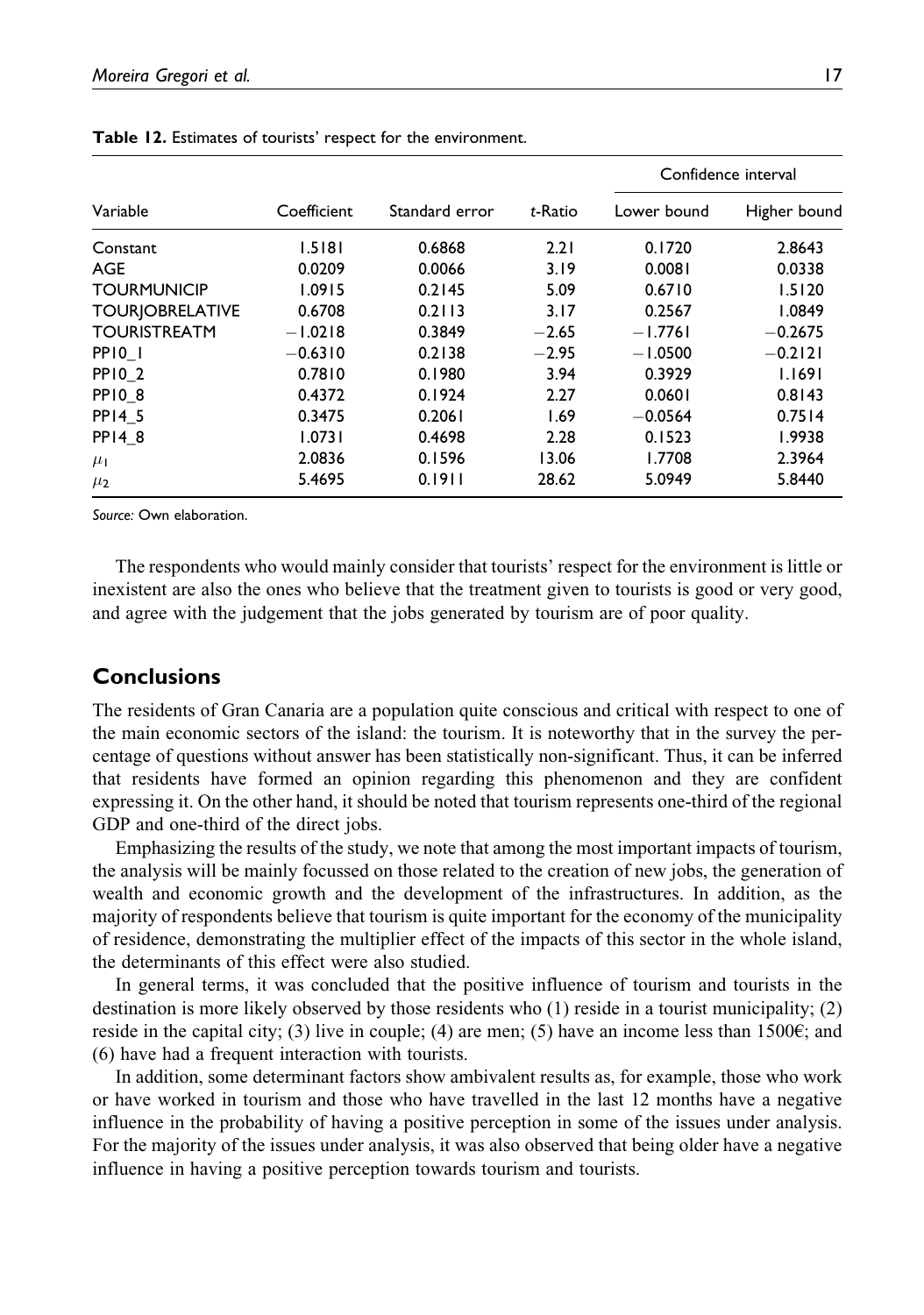About the residents' perceptions on tourists themselves, most of the respondents consider as 'medium', 'nice' and 'respectful' their purchasing power level, their overall behaviour and their respect for the environment, respectively.

It is necessary to emphasize finally the difficulty in the task of establishing relations between the analysed determinant factors and its varied nuances. Thus, the innate complexity of this type of studies on the residents' perceptions was again illustrated. On the other hand, in this field of study, up to now, there is no academic consensus that allows to extrapolate significant conclusions or to share solid methodological and theoretical standards. This is due, among other things, to the inherent complexity of the tourist systems integrated by various subsystems, to the enormous variety of contexts of each case study, to the different cultures involved, to the realities inherent in each destination, and to their respective and different states in the life cycles of the tourist product.

Recently, Spain has become an important actor regarding the existence of an increased society polarity, and more than ever, antagonism expressions exist both in favour and against tourism and the different development models. Thus, future studies on the positive and negative impacts of tourism on target populations would be highly effective and, especially, useful for public managers. Trying to minimize the negative impacts and maximize the positive impacts could counteract possible hostilities against tourists. In this respect, tourist awareness campaigns for the resident population less related to tourism could be developed in order to reduce the potential impacts associated to the negative social conscience created by 'over tourism' campaigns.

For these reasons, this article contributes shedding more light in this controversial field on the residents' social perception towards tourism and tourists, analysing the reality of a consolidated and mature destination of sun and beach. Future analyses will be able to contribute with new research methodological proposals that study other products and tourist destinations, and through, for example, the use of qualitative techniques of social research contributing with new and necessary explanatory theories.

#### **Acknowledgements**

The authors wish to thank the editor and the anonymous reviewers for their advice and comments which have contributed to the improvement of this article. This work benefits from a research project INNOVA-FULP. The usual disclaimer applies.

#### **Declaration of conflicting interests**

The author(s) declared no potential conflicts of interest with respect to the research, authorship, and/or publication of this article.

#### **Funding**

The author(s) disclosed receipt of the following financial support for the research, authorship, and/or publication of this article: The first author receives funds from the Innova Grant of the University of Las Palmas de Gran Canaria Foundation.

### **ORCID iDs**

Pedro Ernesto Moreira Gregori D<https://orcid.org/0000-0003-1985-5394> Juan Carlos Martín **D** <https://orcid.org/0000-0002-2950-2405>

#### **References**

Andereck K, Valentine K, Knopf R, et al. (2005) Residents' perceptions of community tourism impacts. Annals of Tourism Research 32(4): 1056–1076.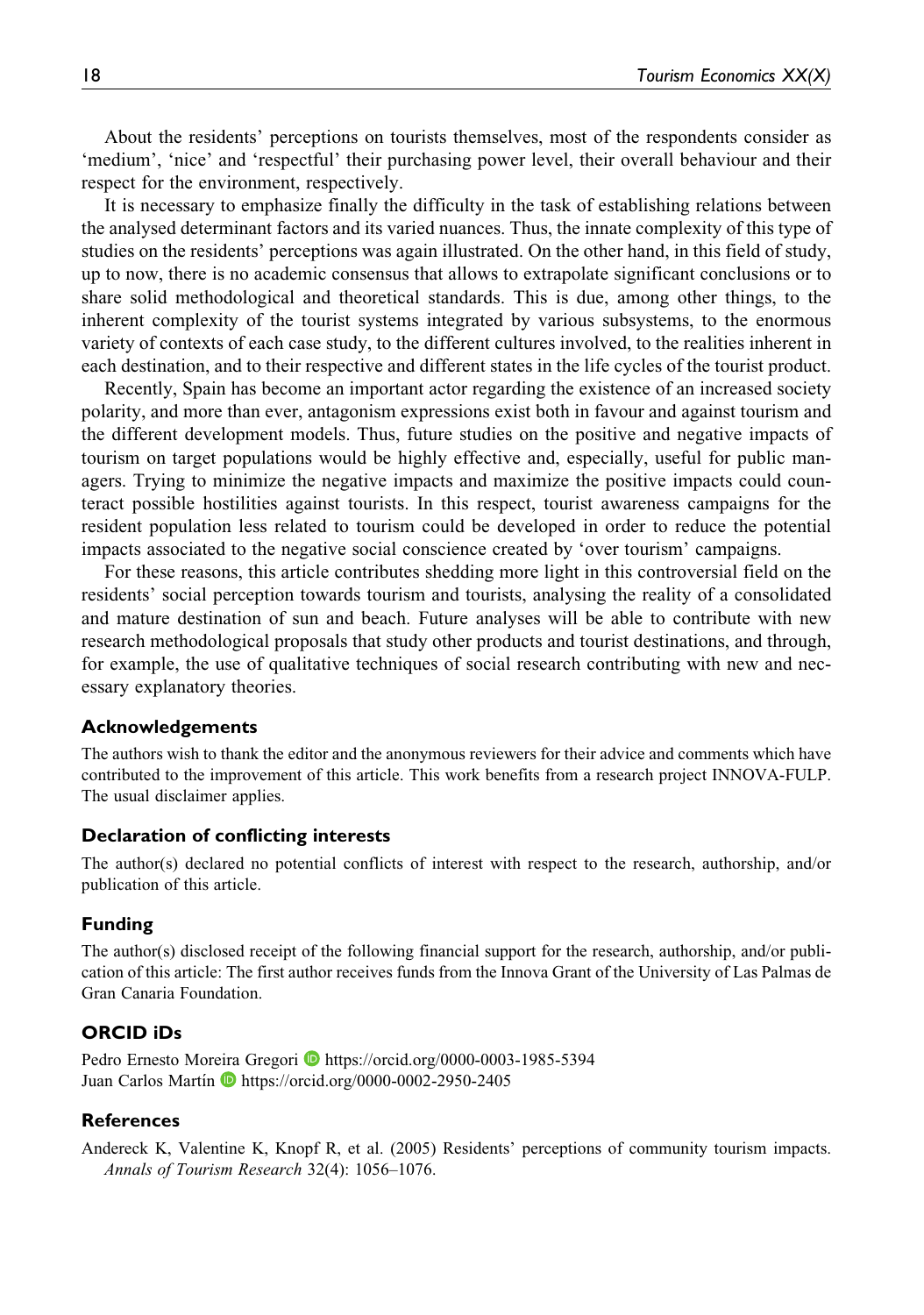- Ap J (1992) Residents' perceptions on tourism impacts. Annals of Tourism Research 19(4): 665–690.
- Ap J and Crompton J (1993) Residents' strategies for responding to tourism impacts. Journal of Travel Research 32(1): 47–50.
- Capocchi A, Vallone C, Pierotti M, et al. (2019) Overtourism: a literature review to assess implications and future perspectives. Sustainability 11(12): 3303.
- Davis D, Allen J and Cosenza RM (1988) Segmenting local residents by their attitudes, interests, and opinions toward tourism. Journal of Travel Research 27(2): 2–8.
- Dodds R and Butler R (2019) The phenomena of overtourism: a review. International Journal of Tourism Cities 5(4): 519–528.
- Dogan HZ (1989) Forms of adjustment: sociocultural impacts of tourism. Annals of Tourism Research 16(2): 216–236.
- Doxey GV (1975) A causation theory of visitor-resident irritants: methodology and research inferences. In Travel and Tourism Research Associations Sixth Annual Conference Proceedings, San Diego, CA, USA, 8–11 September 1975, pp. 195–198.
- Fredline E and Faulkner B (2000) Host community reactions. A cluster analysis. Annals of Tourism Research 27(3): 763–784.
- Garau-Vadell JB, Díaz-Armas R and Gutierrez-Taño D (2014) Residents' perceptions of tourism impacts on island destinations: a comparative analysis. International Journal of Tourism Research 16(6): 578–585.
- Greene W (2015) NLOGIT Version 6.0. Reference Guide. Plainview, NY: Econometrics Software Inc.
- Greene WH and Hensher DA (2010) Modeling Ordered Choices. A Primer. Cambridge: Cambridge University Press.
- Haralambopoulos N and Pizam A (1996) Perceived impacts of tourism: the case of Samos. Annals of Tourism Research 23(3): 503–526.
- Harrill R (2004) Residents' attitudes toward tourism development: a literature review with implications for tourism planning. Journal of Planning Literature 18: 250–266.
- Harrill R and Potts T (2003) Tourism planning in historic districts: attitudes toward tourism development in Charleston. Journal of the American Planning Association 69(3): 233–244.
- Li R, Peng l and Deng W (2019) Resident perceptions toward tourism development at a large scale. Sustainability 11(18): 5074.
- Marrero JR and Huete R (2013) La opinión pública sobre el empleo turístico en la Comunidad Valenciana. Cuadernos de Turismo 32:189–206.
- Mason Peter and Cheyne J (2000) Residents' attitudes to proposed tourism development. Annals of Tourism Research 27(2): 391–411.
- Mc Gehee N and Anderek K (2004) Factors predicting rural residents' support for tourism. Journal of Travel Research 43(2): 131–140.
- Mccool SF and Martin SR (1994) Community attachment and attitudes toward tourism development. Journal of Travel Research 32(2): 29–34.
- Mckelvey R and Zavoina WA (1975) Statistical model for the analysis of ordered level dependent variables. The Journal of Mathematical Sociology 1975(4): 103–120.
- Monterrubio JC (2008) Residents' perception of tourism: a critical theoretical and methodological review. CIENCIA ergo-sum 15(1): 35–44.
- Moreira P (2011) Percepción social del turismo en Andalucía-España. Revista Gaudeamus, Universidad Latina de Costa Rica 3(1): 133–157.
- Moreira P (2014) Opinión pública y turismo en Gran Canaria. In: *II Foro Internacional de Turismo Maspa*lomas Costa Canaria. Maspalomas: Universidad de Las Palmas de Gran Canaria, pp. 429–449.
- Moreira P, Martin JC and Román C (2017) Tourism and residents in Gran Canaria. Local opinions according to labour linkage in tourism sector. In *II Spring Symposium on Challenges in Sustainability Tourism* Development. Maspalomas: Universidad de Las Palmas de Gran Canaria.